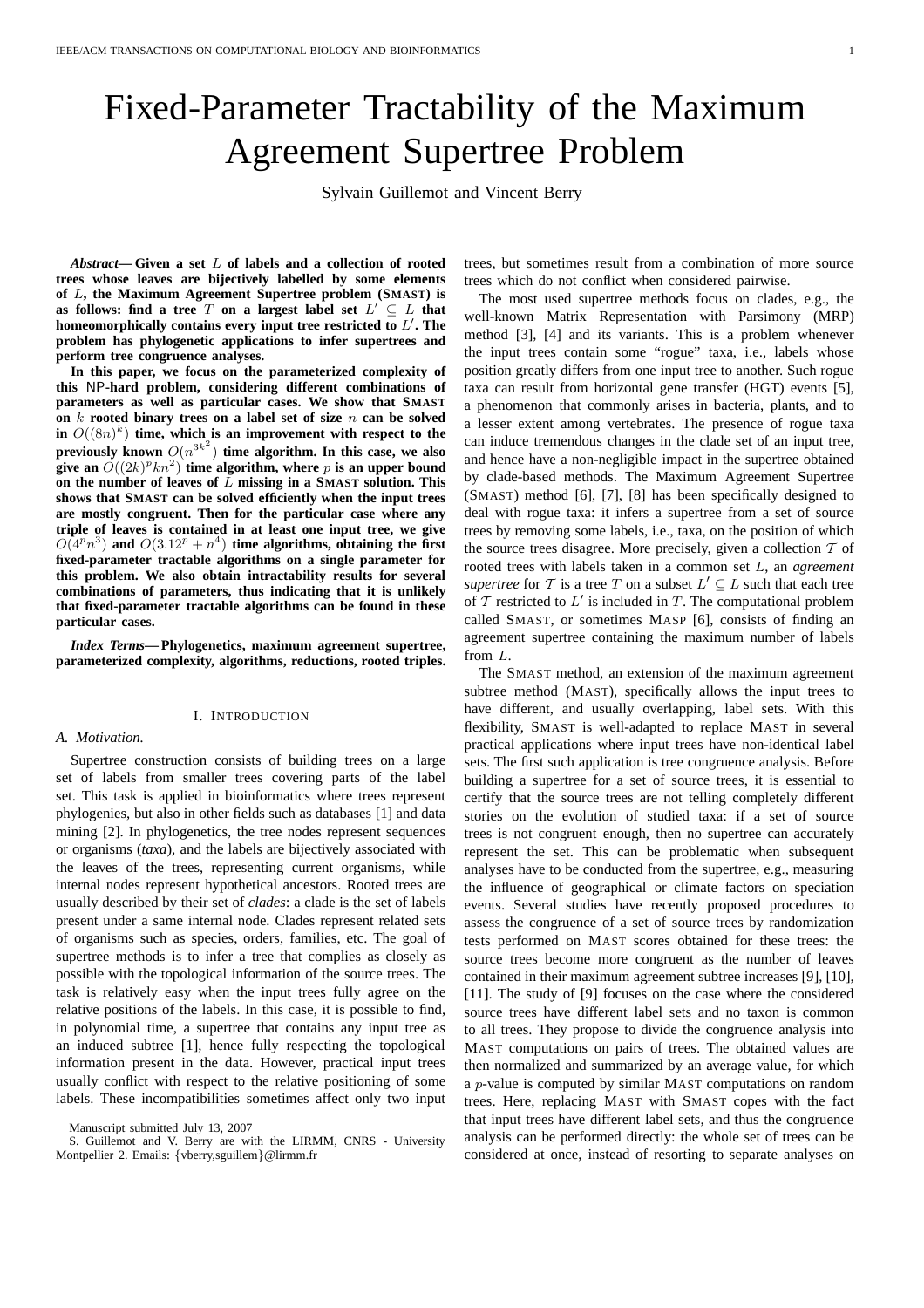pairs of trees. This is preferable to indirect analysis, since a same average value of the separate MAST computations on tree pairs can be induced by completely different situations: for instance, a small average value can be obtained when: *(i)* the input trees all roughly conflict on the same small label subset, where it is possible to obtain a large supertree complying with the source trees on all other labels plus on part of those involved in the conflict; *(ii)* when each pair of source trees conflict on different label subsets, where a supertree agreeing with all source trees can only contain a small portion of the labels. In contrast, resorting to SMAST instead of MAST can distinguish between these two different situations in the congruence of the source trees, with the SMAST value being large in case (i) and small in case (ii).

A second application where there can be some advantage to replacing MAST with SMAST is HGT detection [12], [13]. [12] show that MAST computations on gene trees enables the successful detection of HGT events. For each pair of trees, the size (i.e., number of labels) of a MAST is computed for the two trees restricted to their common labels. A gene tree is detected to be affected by HGT events depending on the distribution of MAST scores obtained for the pairs to which it belongs. However, here a MAST cannot be computed for a vast majority of pairs simply because the considered genes do not have enough labels in common, which limits the confidence in the final conclusions [12]. Replacing the MAST computations on pairs of gene trees by SMAST computations on more than two trees would undoubtedly increase the proportion of cases where there is enough overlap to conduct the analysis.

#### *B. Theoretical framework.*

The current paper addresses questions of parameterized complexity for the SMAST problem. The theory of parameterized complexity [14], [15] was developed as a framework to study computational problems which, in spite of being NP-hard, can be efficiently solved when a parameter of the problem is small. This situation occurs in various applied domains such as database querying and computational biology: (a) when answering a query in a database, the size of the query is small with respect to that of the database; (b) when dealing with with biological sequences, the size of the alphabet is small, e.g., 4 in the case of DNA sequences.

In both cases, algorithms with a time complexity that is exponential only within the parameter are practical, with the parameter being the query size in case (a) and the alphabet size in case (b). A well-known example for case (b) is the perfect phylogeny problem, related to character compatibility: given a set  $S$  of  $n$  sequences of  $m$  characters admitting  $k$  different states, does a tree exist whose leaves are bijectively labeled by S and internal nodes assigned to sequences of size  $m$  such that for each  $i \in [m]$  and each state a, the subset of sequences having state a as *i*th character form a connected subgraph of  $T$ . This problem can be solved in  $O(2^{3k}(nm^3 + m^4))$  [16].

Traditional computational complexity expresses time complexity of algorithms in terms of the instance size alone, while parameterized complexity considers both the instance size (usually denoted  $n$ ) and a parameter (usually denoted  $k$ ). Parameterized complexity theory makes a distinction between: (i) a problem solvable in  $O(2^k n)$  time, (ii) a problem solvable in  $O(n^k)$  time, and (iii) a problem which is NP-hard for any value of  $k$  larger than some constant. In case (i), the corresponding algorithm remains practical for large *n* values, provided that  $k$  is small. In case (ii), the algorithm is still practical for the smallest  $k$  values. In case (iii), the problem is not easier for instances where the parameter is small.

The central concept of fixed-parameter tractability has been introduced to deal with case (i). A problem is said to be fixed parameter tractable  $(fpt)$  if there is an algorithm that solves the problem on an instance of size *n* in time  $O(f(k)n^c)$ , where *f* is any function of the parameter  $k$ , and  $c$  is a constant independent of  $k$ . In most cases,  $f$  has exponential growth. The above definition naturally extends to problems involving a combination of several parameters. In the last 10 years, a large number of NP-hard problems have been shown to be fpt for natural parameters, particularly in the computational biology and graph theory fields.

Tools are also available to distinguish problems that specifically fall into case (ii) above. Parameterized complexity classes and parameterized reduction enables one to show that a parameterized problem is unlikely to be fpt. The ground complexity class is that of fpt problems and is denoted here FPT. The theory defines several other complexity classes, which are conjectured to properly contain the FPT class. Showing that a studied problem is hard for one of these classes is done by a parameterized reduction from an already classified problem, and rules out the possibility of an fpt algorithm (under some complexity-theoretic assumption). We refer the reader to [14], [15] for formal definitions of these concepts.

#### *C. Results.*

We first detail known theoretical results for the SMAST problem. Complexities for this problem are mainly expressed in terms of the total number  $n$  of distinct labels appearing in the input trees, and the number  $k$  of input trees. This problem involves several other natural parameters:  $d$ , the maximum outer degree (number of children) of a node in an input tree (when considering rooted input trees); *l*, an upper bound on the maximum size of the input trees;  $p$  (resp. q), an upper (resp. lower) bound on the number of input labels that are missing (resp. are present) in a SMAST solution. The SMAST problem is NP-hard as it generalizes the MAST problem [17]. It remains NP-hard when the outer degree d is unrestricted for  $k > 3$  input trees [6], and for trees with  $d \geq 2$  when k is unrestricted [6], [7]. When  $k = 2$ , SMAST can be solved in polynomial time by reduction to MAST [6], [7]. A sufficient condition for SMAST to be solved by resorting to MAST algorithms is also given in [7]. For such cases, [7] provide an algorithm for solving SMAST in time linear to that needed to solve MAST. For the particular case where  $d = 2$ , [6] give an  $O(n^{3k^2})$  time algorithm for SMAST.

Until now, the only parameterized complexity result related to SMAST has been obtained for a decision version of the complement problem. The SMAST problem parameterized in  $p$  has been shown to be W[2]-hard [7], which rules out the possibility of an fpt algorithm for this parameterization of the problem. Several works have also considered the approximability of the corresponding minimization problem, where the measure is the number  $p$  of input labels missing in an outputted agreement supertree [6], [7]. The problem cannot be approximated in polynomial time within a constant factor, unless  $P = NP$  [7].

In this paper, we focus on the particular case where  $d = 2$ . Note that in phylogenetics, SMAST input trees will often be binary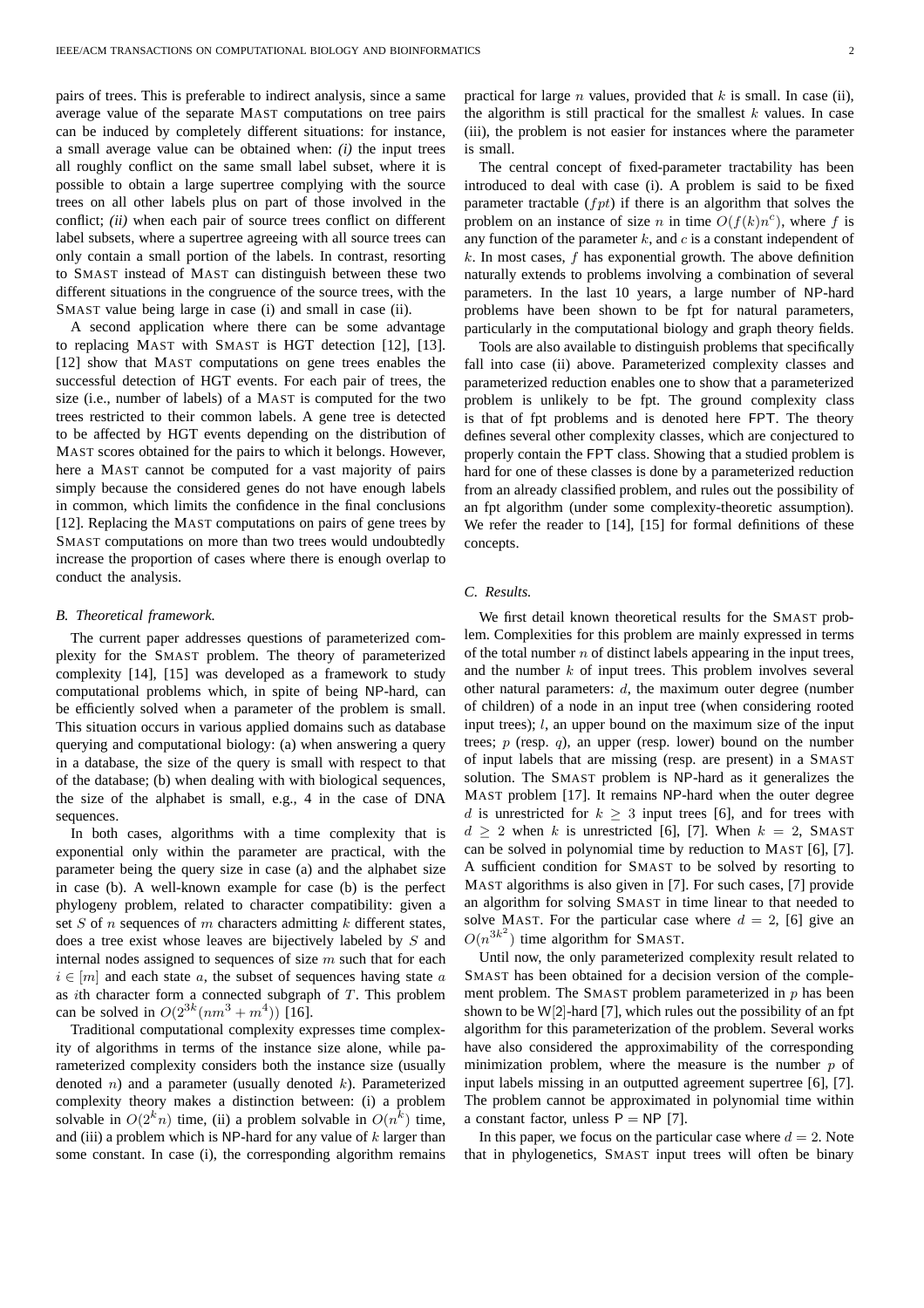| Parameters       | Complexity of SMAST                              | Source           |
|------------------|--------------------------------------------------|------------------|
| $\boldsymbol{q}$ | W[1]-complete (even for $l = 3$ )                | [6], Thm $6 & 7$ |
| q, k             | $W[1]$ -complete                                 | Thm 6            |
| $\boldsymbol{p}$ | W[2]-hard (even for $l = 3$ )                    | [7]              |
| k, p             | fpt by an $O((2k)^p \times kn^2)$ time algorithm | Thm 2            |
| $\boldsymbol{k}$ | XNL-hard                                         | Thm 6            |
|                  | Solvable in $O((8n)^k)$ time                     | Thm 3            |

TABLE I

SUMMARY OF PREVIOUS AND NEW RESULTS. n IS THE NUMBER OF DISTINCT LABELS APPEARING IN THE INPUT TREES; k IS THE NUMBER OF INPUT TREES;  $l$  is an upper bound on the MAXIMUM SIZE OF THE INPUT TREES;  $p$ , RESPECTIVELY  $q$ , is an upper bound, RESPECTIVELY LOWER BOUND, ON THE NUMBER OF INPUT LABELS THAT ARE MISSING, RESPECTIVELY ARE PRESENT, IN A SMAST SOLUTION.

as a result of the optimization algorithms used to analyze raw molecular data. We improve on previous results in several ways.

First, we give an algorithm that solves SMAST on  $k$  rooted binary trees on a label set of size n in  $O((2k)^p k n^2)$  time. This algorithm is only exponential in  $p$ , the number of input labels that are missing in a SMAST solution. Thus, the algorithm will be reasonably fast when dealing with trees inferred by different methods on a same data set, or with trees inferred from genes displaying a low level of conflict. Then we provide an  $O((8n)^k)$  time algorithm, independent of p. This is a significant improvement on the  $O(n^{3k^2})$  time algorithm of [6] and shows that SMAST is tractable for a small number of trees, extending the previously known results for  $k = 2$  trees [6], [7].

Secondly, we consider SMAST on collections of rooted triples (binary trees on 3 leaves), focusing on the complexity of this variant parameterized in  $p$ . Since this problem is equivalent to SMAST in its general setting [7], it is W[2]-hard. However, we show here that an fpt algorithm can be achieved for *complete* collections of rooted triples, i.e., when there is at least one rooted triple for each set of 3 labels in L. This results from the fact that conflicts between input trees can be circumvented to small sets of labels, leading to  $O(4^p n^3)$  and  $O(3.12^p + n^4)$  time algorithms. Note that this result also applies to input trees of arbitrary size, provided their decomposition in rooted triples yields a complete collection.

Lastly, we obtain some fixed-parameter intractability results, showing that SMAST is hard for several parameterized complexity classes when considering various parameters. The classes of interest here are W[1], W[2] and XNL (introduced in Section V), and the considered parameters are  $k$ ,  $p$ ,  $q$  and/or  $l$ . The intractability results we obtain are detailed in Table I together with other results for the problem. In particular, the W[1]-completeness of SMAST on binary trees regarding parameter  $p$ , resp.  $k, q$ , contrasts with the results obtained for MAST. Indeed, the latter is polynomial for binary trees [18], [19] and, for trees of unbounded degree, MAST is fpt in  $p$  [20], [21] and fpt in  $k, q$  [22].

Overall, this paper proposes a number of results on the parameterized complexity of the SMAST problem for binary trees, including two fpt algorithms and an algorithm that runs in polynomial time for a fixed number of input trees.

#### II. DEFINITIONS

In this paper, we consider rooted trees which are bijectively leaf-labelled. We first define some notations for these trees, their nodes and subtrees.

*Definition 1:* Let T be a leaf-labelled tree. We identify its leaf set with its label set, denoted by L(T). The *size* of T is the number of its labels, i.e.,  $|T| = |L(T)|$ . The node set of T is denoted by  $N(T)$ , and  $r(T)$  stands for the root of T. We use a recursive parenthesized notation for trees: if  $\ell$  is a label, then  $\ell$  denotes the trivial tree whose root is a leaf labelled by  $\ell$ ; if  $T_1, ..., T_k$  are trees, then  $(T_1, ..., T_k)$  stands for the tree whose root is unlabeled and has  $T_1, ..., T_k$  as child subtrees. If u is a node in a tree T, then  $T(u)$  stands for the complete subtree of T rooted at u (i.e., the subtree made of all nodes descending from  $u$ ), and  $L(u)$  for the label set of this subtree, i.e., the labels descending from  $u$ . If  $u, v$  are two nodes of T, then  $u <_T v$  means that u is a proper descendant of v in T; we denote by  $u \leq_T v$  if and only if  $u <_T v$ or  $u = v$ . The smallest upper bound of two nodes  $u, v$  of T with respect to  $\langle \tau \rangle$  is called the lowest common ancestor of u, v, and is denoted by  $lca_T(u, v)$ .

Given a tree  $T$  and a label set  $L$ , the *restriction* of  $T$  to  $L$ , denoted by  $T|L$ , is the tree homeomorphic to the smallest subtree of T connecting leaves of L. Let  $T, T'$  be two trees. We say that T embeds in T', denoted by  $T \leq T'$ , if and only if  $T = T'|L(T)$ . We say that T and T' agree if and only if  $T|L(T') = T'|L(T)$ . A *collection* is a family  $\mathcal{T} = \{T_1, ..., T_k\}$  of trees, the label set of the collection is  $L(\mathcal{T}) = \bigcup_{i=1}^{k} L(T_i)$ . Given a label set L, the *restriction* of T to L is the collection  $T|L = \{T_1|L, ..., T_k|L\}$ . See Figure 1 for an example of a collection.

We now recall several useful relations on trees.

*Definition 2:* An *agreement supertree* for a collection T is a tree S such that  $L(S) \subseteq L(\mathcal{T})$  and for each  $T_i \in \mathcal{T}$ , S and  $T_i$  agree. We say that S is a *total agreement supertree* for T if additionally  $L(S) = L(\mathcal{T})$ . A collection T is *compatible* if and only if there exists a total agreement supertree for T . A *conflict* among T is a set  $C \subseteq L(\mathcal{T})$  such that  $\mathcal{T}|C$  is incompatible. For instance,  $S = (((a, b), c), (e, f))$  is an agreement supertree for the collection T of Figure 1, and  $C = \{a, b, c, d\}$  is a conflict among  $\mathcal T$ .

The MAXIMUM AGREEMENT SUPERTREE problem (SMAST) asks: given a collection  $T$ , find an agreement supertree for  $T$ with the largest size. Equivalently, this amounts to seek a largest set  $L \subseteq L(\mathcal{T})$  such that  $\mathcal{T}|L$  is compatible. The size of such an *optimal* solution is denoted by smast $(T)$  and  $SMAXT(T)$ stands for the set of agreement supertrees of  $\mathcal T$ . See Figure 2 for an example on a real data.

We also denote by P-SMAST the parameterized version of SMAST, which asks: given a collection  $T$  and a parameter  $p$ , can  $T$  be made compatible by removing at most  $p$  distinct labels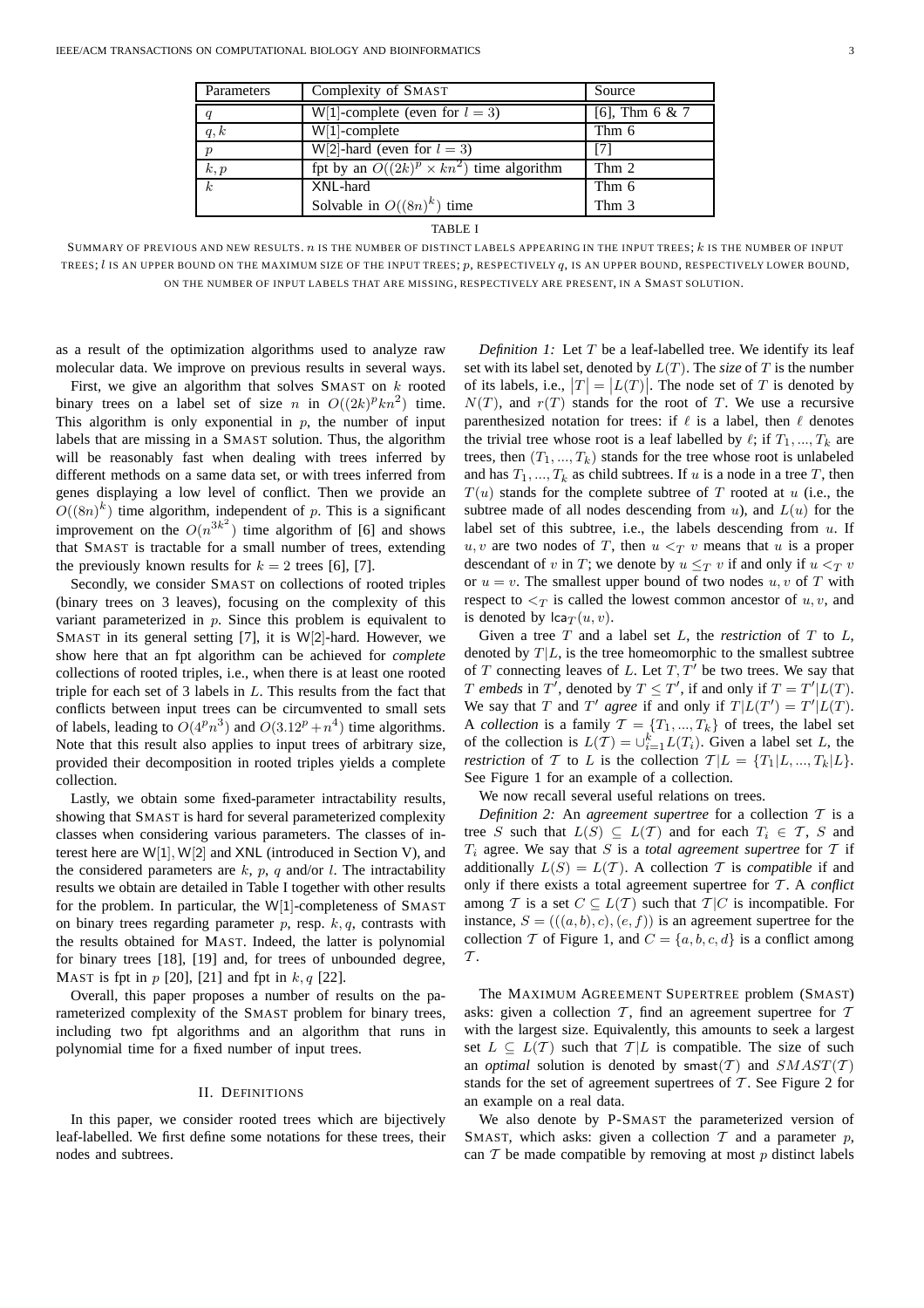

Fig. 1. A collection T of three input trees on the label set  $L = \{a, b, c, d, e, f\}$ . Several internal nodes are also given names (but not *labels*) for the purpose of referencing them in the text.



Fig. 2. A collection of three source trees on Old World primates (Catarrhinii) and a maximum agreement supertree, represented as cladograms. Source trees were respectively obtained by PhyML analyses of DNA sequences of Interphotoreceptor Retinoid Binding Protein exon 1 (irbp), chromosome Xq13.3 fragment (xk) and Albumin gene introns 3 and 4 (albui34). The maximum agreement supertree is obtained by removing leaves Colobus and Chloroce on the relative position of which the source trees disagree.

form the trees in  $T$ ?

#### III. ALGORITHMS FOR SOLVING SMAST ON BINARY TREES

Throughout this section, we consider a fixed collection  $\mathcal{T} =$  ${T_1, ..., T_k}$  of binary trees, let *n* denote the size of the corresponding label set  $L(T)$  and k the number of trees in T. In the following algorithms, we usually consider nodes of input trees as ancestors of label sets. Furthermore, a tree T will sometimes be considered together with a set L of labels, some of which will come from other trees. In such cases, we will be interested in the node of T that is the least common ancestor of the labels in L appearing in  $T$ . In the case where no label of  $L$  appears in  $T$ , we assign the label set with the null node, denoted by the special symbol  $\bot$ . We adjoin the null node to the node set  $N(T)$  of any tree T for the rest of Section III, as this facilitates descriptions. We also extend the notation for complete subtrees, assuming  $T(\perp)$ denotes the empty tree, and that for node descendencies in trees, assuming  $\perp \leq_T u$  for each  $u \in N(T)$ .

As several papers describing algorithms for MAST, we will consider tuples of nodes, each tuple containing a node per input tree. We will solve SMAST recursively by considering subtrees of the input trees whose roots will correspond to the nodes in tuples. Formal definitions are given below:

*Definition 3:* A *position* in T is a tuple  $\pi = (u_1, ..., u_k)$ , where each  $u_i$  is in the respective set  $N(T_i)$  and is called a *component* of  $\pi$ . For any  $i \in [k]$ , the *i*th component of  $\pi$  is denoted  $\pi[i]$ . We define the *initial position*  $\pi$ <sub>T</sub> = ( $r(T_1), ..., r(T_k)$ ) and the *final position*  $\pi_{\perp} = (\perp, ..., \perp)$ . The set of labels under a position  $\pi$  is denoted  $L(\pi) = \cup_{i \in [k]} L(\pi[i]).$ 

# *A. Solving SMAST in*  $O((2k)^p \times kn^2)$  *time*

In this section, we first describe an algorithm deciding the compatibility of a collection in  $O(kn^2)$  time, *and* returning a conflict of size  $\leq 2k$  in case of incompatibility. This yields an fpt algorithm for P-SMAST with  $O((2k)^p \times kn^2)$  running time.

The compatibility of a collection  $T$  can be decided by the well-known BUILD algorithm [1], [23]. However, in case of incompatibility, this algorithm does not provide a conflict, which is required here to serve as basis for a bounded search fpt algorithm. Like BUILD, the compatibility algorithm presented here progressively builds the supertree using a recursive topdown approach. Each step constructs a graph where the connected components correspond to subtrees of the supertree. Here, we replace the graphs used in BUILD with graphs  $G(T, \pi)$ , with varying postitions  $\pi$ . When such a graph is connected, it yields a conflict of size  $\leq 2k$ , identified thanks to a spanning tree. The recursive steps of the algorithm focus on particular positions  $\pi$ in the collection  $T$ . We first define these positions, then we will define the  $G(\mathcal{T}, \pi)$  graphs and state associated results.

*Definition 4:* A position is *reduced* if and only if no component is a leaf (i.e., each component is either  $\perp$  or an internal node). To any position  $\pi$ , we associate a reduced position  $\pi$  by replacing by  $\perp$  any component of  $\pi$  that is a leaf.

Given a position  $\pi$  in T, we set  $T(\pi)$  =  ${T_1(\pi[1]),...,T_k(\pi[k])}$ ; we say that  $\pi$  is *compatible* if and only if  $\mathcal{T}(\pi)$  is compatible.

Observe that:

*Lemma 1:*

1)  $\pi_1$  is compatible.

2)  $\pi$  is compatible if and only if  $\pi$  is compatible.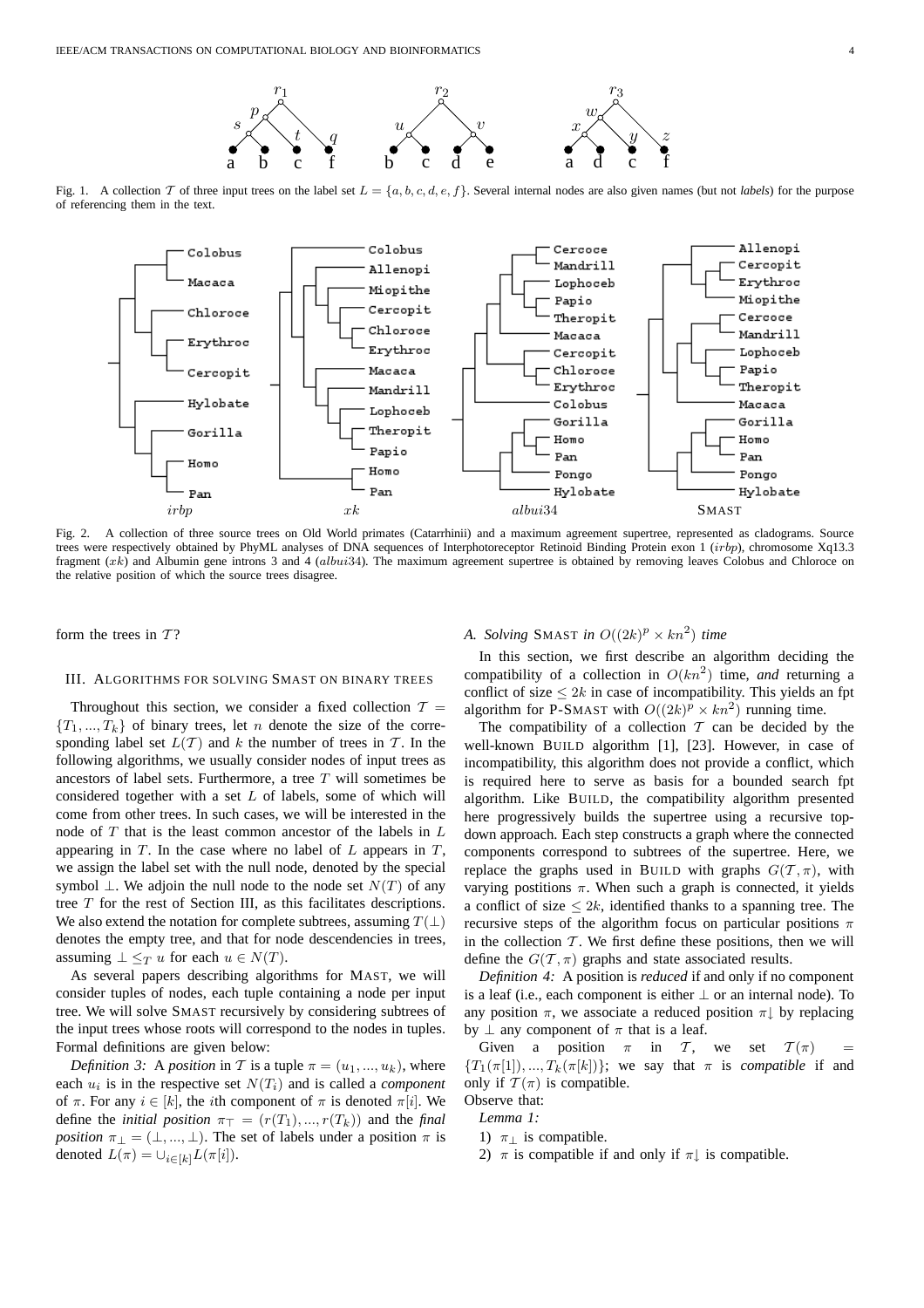

Fig. 3. A. The graph  $G(\mathcal{T}, \pi_T)$  of the position  $\pi_T = (r_1, r_2, r_3)$  for the collection of trees of Figure 1. This graph is disconnected, the two connected components indicate the two successor positions  $\pi_1 = (p, r_2, w)$  and  $\pi_2 = (q, \perp, z)$  of  $\pi_{\perp}$ . B. The graph  $G(\mathcal{T}, \pi_1)$  is connected. Choosing a spanning tree (bold edges) of the graph and an arbitrary label shared by the two subtrees corresponding to the extremities of each edge of this tree identifies a conflict  $C = \{a, b, c, d\}.$ 

3) if T is compatible then  $T(\pi)$  is compatible, for any position  $\pi$  in  $\mathcal{T}$ .

*Proof:* Points 1 and 2 result from definitions. Point 3 results from the fact that any tree of  $\mathcal{T}(\pi)$  is a restriction of a tree in T. The compatibility of  $\mathcal{T}(\pi)$  hence follows from that of  $\mathcal{T}$ .

We now turn to the definition of the graphs that will serve as a basis for testing the compatibility of a collection.

*Definition 5:* Let  $\pi$  be a reduced position, the graph  $G(\mathcal{T}, \pi)$ is defined as follows:

- (i) its vertex set  $V$  is composed of the two child nodes of each node  $\pi[i]$  such that  $\pi[i] \neq \perp$ ;
- (ii) two vertices  $u, v \in V$  are adjacent if and only if  $L(u) \cap$  $L(v) \neq \emptyset$ .

In other terms,  $G(\mathcal{T}, \pi)$  is the intersection graph of the set system  ${L(u) : u \in V}.$ 

We are also interested in subsets  $V' \subseteq V$  of vertices in a graph  $G(\mathcal{T}, \pi)$ , to which we can associate respective successor positions of  $\pi$ :

*Definition 6:* Given  $V' \subseteq V$ , we define the successor of  $\pi$  with respect to V', denoted by  $succ_{V'}(\pi)$ , as the position  $\pi'$  such that

- if  $\pi[i] = \perp$ , then  $\pi'[i] = \perp$ ;
- if  $\pi[i]$  is an internal node  $u_i$  of  $T_i$ , with children  $v_i, v'_i$ , then either:

$$
\begin{cases} \text{if } v_i \in V' \text{ and } v'_i \notin V' \text{ then } \pi'[i] = v_i, \\ \text{if } v_i \notin V' \text{ and } v'_i \in V' \text{ then } \pi'[i] = v'_i, \\ \text{if } v_i \in V' \text{ and } v'_i \in V' \text{ then } \pi'[i] = u_i, \\ \text{if } v_i \notin V' \text{ and } v'_i \notin V' \text{ then } \pi'[i] = \bot. \end{cases}
$$

In other words,  $succ_V(\pi)$  is the position whose *i*th component is the root of the smallest subtree in  $T_i$  including nodes in  $V'$ , or is set to  $\perp$  when  $V'$  contains no node of  $T_i$ . See Figure 3A for an illustration of these definitions.

We now describe a recursive algorithm to decide the compatibility of a given position (see pseudo-code ISCOMPATIBLE). Calling this algorithm with  $\pi$ ⊤ allows us to decide the compatibility of T. Any recursive step of the algorithm is given a position  $\pi$  in T. For the rest of the algorithm, by considering  $\pi$  instead of  $\pi$ , we can assume that  $\pi$  is a reduced position. The base case of the recursion corresponds to  $\pi = \pi_{\perp}$ , the algorithm then succeeds since  $\pi_+$  is known to be compatible. The general case of the recursion corresponds to a reduced position  $\pi \neq \pi$ , for which the algorithm tries to identify two successors  $\pi_1, \pi_2$ , corresponding to child subtrees of an hypothetical agreement supertree for  $T(\pi)$ . To that aim, it considers the graph  $G(\mathcal{T}, \pi)$ , and performs a connectivity test on this graph. If the graph is not connected, then the connectivity test yields a partition of  $V$  into two disconnected sets  $V_1$ ,  $V_2$  (where  $V_2$  can contain several connected components);

then the successor positions are  $\pi_1 = succ_{V_1}(\pi), \pi_2 = succ_{V_2}(\pi)$ , and recursive calls are issued for  $\pi_1, \pi_2$ . The correctness of this step is precisely stated in Lemma 2. If the graph is connected, then the connectivity test yields a spanning tree of  $G(\mathcal{T}, \pi)$  from which a conflict can be obtained by choosing, for each edge  $(u, v)$ of the tree, a label present in  $L(u) \cap L(v)$  (as shown in Lemma 3). See Figure 3B for an illustration of this process.

To prove these lemmas, we need some intermediary results on parts of a graph  $G(\mathcal{T}, \pi)$ . Given  $V_1, V_2 \subseteq V$ , we say that  $V_1, V_2$ are *connected* if and only if  $G(T, \pi)$  contains an edge  $(u, v)$  with  $u \in V_1$  and  $v \in V_2$ ; otherwise,  $V_1, V_2$  are said to be *disconnected*. Additionally, given  $V' \subseteq V$ , set  $L(V') = \bigcup_{u \in V'} L(u)$ .

*Observation 1:* Two sets  $V_1, V_2 \subseteq V$  are connected in  $G(\mathcal{T}, \pi)$ if and only if  $L(V_1) \cap L(V_2) \neq \emptyset$ .

*Proof:*  $V_1, V_2$  are connected if and only if there exists  $u \in$  $V_1, v \in V_2$  such that  $L(u) \cap L(v) \neq \emptyset$ , which is equivalent to the statement  $L(V_1) \cap L(V_2) \neq \emptyset$ .

*Observation 2:* Let  $V' \subseteq V$ , and let  $\pi' = succ_{V'}(\pi)$ . Then:  $L(\pi') = L(V')$ .

*Proof:* For each  $i \in [k]$ , let  $V'_i$  be the set of nodes of  $V'$ belonging to  $L(T_i)$ . Observe that  $L(V') = \bigcup_{i \in [k]} L(V'_i)$  and that  $L(\pi') = \bigcup_{i \in [k]} L(\pi'[i])$ . We conclude by noting that for each  $i \in [k]$ ,  $L(V_i') = L(\pi'[i])$ , by definition of the notation succ. *Observation 3:* Let  $V_1, V_2 \subseteq V$ , and let  $\pi_1 = succ_{V_1}(\pi), \pi_2 =$ succ<sub>V<sub>2</sub></sub>( $\pi$ ). Then,  $L(\pi_1) \cap L(\pi_2) = \emptyset$  if and only if  $V_1, V_2$  are disconnected in  $G(\mathcal{T}, \pi)$ .

*Proof:* Directly follows by applying Observations 1 and 2.

Let us now consider a reduced position  $\pi \neq \pi$ . We have the following recursive characterization of compatibility:

*Lemma 2:* Suppose that  $\pi$  is a reduced position such that  $\pi \neq \pi_1$  and let V be the vertex set of the graph  $G(\mathcal{T}, \pi)$ . The following statements are equivalent:

- $\pi$  is compatible;
- there exists a partition  $V_1, V_2$  of V such that
	- (i)  $V_1, V_2$  are disconnected in  $G(\mathcal{T}, \pi)$ , and
	- (ii)  $\pi_1 = succ_{V_1}(\pi)$  and  $\pi_2 = succ_{V_2}(\pi)$  are compatible.

*Proof:* For a given partition  $V_1$ ,  $V_2$  of V, and for  $j \in \{1, 2\}$ , let  $\pi_j = succ_{V_j}(\pi)$ .

 $(\Rightarrow)$ . Suppose that  $\pi$  is compatible. Let S be a total agreement supertree for  $\mathcal{T}(\pi)$ . Since  $\pi \neq \pi_{\perp}$ , then  $|L(\pi)| \geq 2$ , hence  $S =$  $(S_1, S_2)$ . Since S is a total agreement supertree for  $\mathcal{T}(\pi)$ , for each  $i \in [k]$  the subtree  $T_i(\pi[i])$  embeds in S, which is denoted  $T_i(\pi[i]) \leq S$ . Define a partition  $V_1, V_2$  of V by considering all components  $i \in [k]$  of  $\pi$  as follows. Suppose that  $\pi[i]$  is an internal node of  $T_i$  with children  $v_i, v'_i$ . Then  $T_i(\pi[i]) = (T_i(v_i), T_i(v'_i))$ using bracket notation for trees. Together with  $T_i(\pi[i]) \leq S$ , this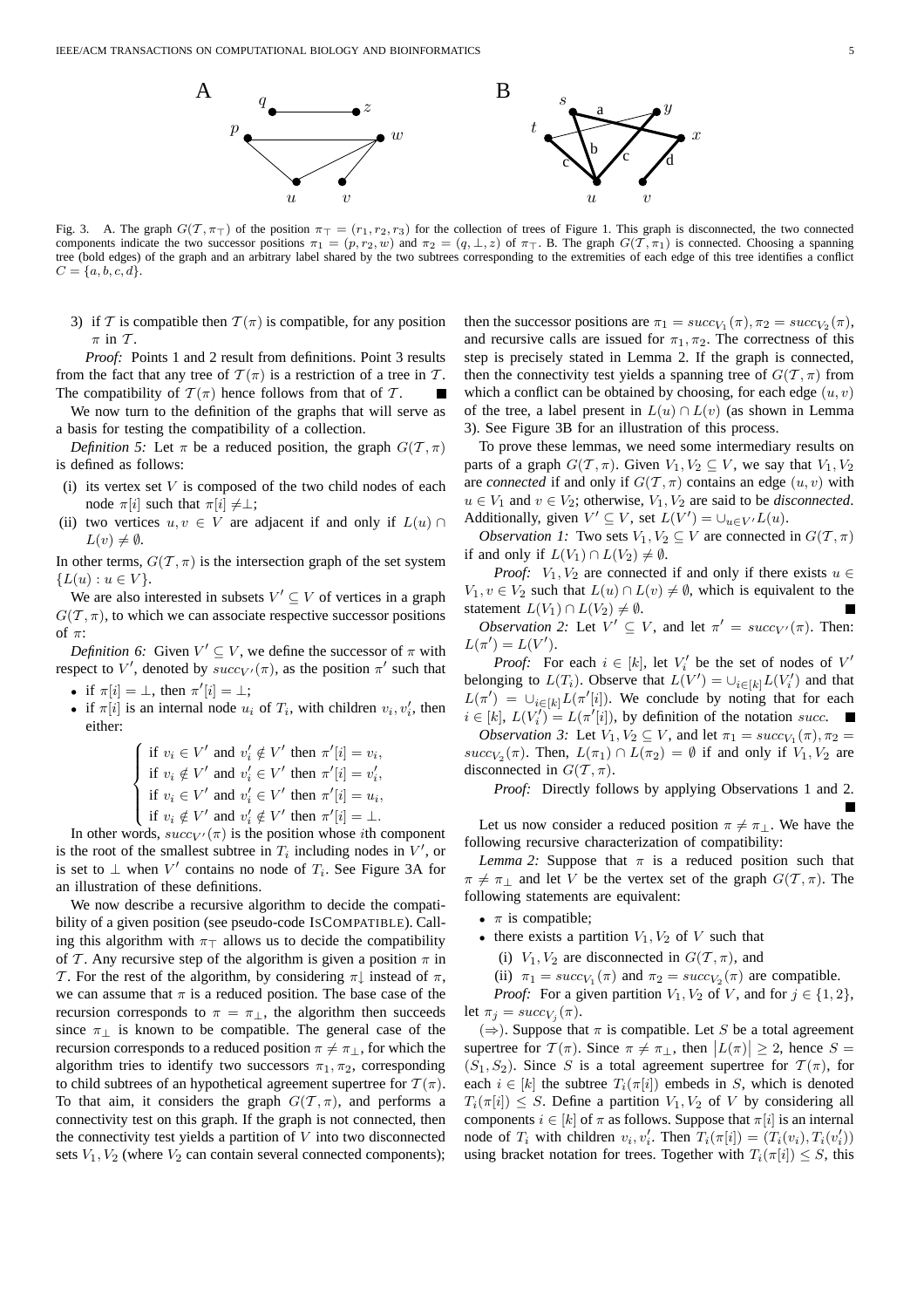yields either  $T_i(v_i) \leq S_1$  or  $T_i(v_i) \leq S_2$ : add  $v_i$  to  $V_1$  in the first case, and to  $V_2$  in the second case. Proceed similarly for  $v'_i$ . In the end,  $V_1$  and  $V_2$  are a partition of V such that  $L(V_1) \subseteq L(S_1)$  and  $L(V_2) \subseteq L(S_2)$ , i.e., such that  $L(V_1) \cap L(V_2) = \emptyset$ . Thus, we obtain Point (i) by applying Observation 1. We now prove Point (ii):  $\pi_1$ and  $\pi_2$  are positions in  $\mathcal{T}(\pi)$ , and since  $\mathcal{T}(\pi)$  is compatible by hypothesis, it follows that  $\pi_1$  and  $\pi_2$  are compatible by Point 3 of Lemma 1.

 $(\Leftarrow)$ . Suppose that there exists a partition  $V_1$ ,  $V_2$  of V satisfying Points (i) and (ii). Since  $\pi_1$  and  $\pi_2$  are compatible by hypothesis, there exists a total agreement supertree  $S_1$  for  $\mathcal{T}(\pi_1)$  and similarly S<sub>2</sub> for  $\mathcal{T}(\pi_2)$ . We then have  $L(\pi_1) = L(S_1)$  and  $L(\pi_2) =$  $L(S_2)$ . Since  $V_1, V_2$  are disconnected,  $L(\pi_1) \cap L(\pi_2) = \emptyset$  by Observation 3. Therefore, we have  $L(S_1) \cap L(S_2) = \emptyset$ , and we can define the tree  $S = (S_1, S_2)$ . We show that S is a total agreement supertree for  $\mathcal{T}(\pi)$  by showing that  $T_i(\pi[i]) \leq S$  for each  $i \in [k]$ .

Fix such an i, let  $u_i = \pi[i]$ . If  $u_i = \perp$ , then the relation obviously holds. Suppose now that  $u_i$  is an internal node of  $T_i$ , and let  $v_i, v'_i$  be its two children. We consider three cases. If  $v_i, v'_i \in V_1$ : then  $\pi_1[i] = u_i$ , which together with the definition of  $S_1$  implies  $T_i(u_i) \leq S_1$ ; we conclude that  $T_i(u_i) \leq S$ . If  $v_i, v'_i \in V_2$ : in a similar way, we conclude that  $T_i(u_i) \leq S$ . If  $v_i \in V_1, v'_i \in V_2$ : then  $\pi_1[i] = v_i$ , which implies that  $T_i(v_i) \leq$ S<sub>1</sub>, and  $\pi_2[i] = v'_i$ , which implies that  $T_i(v'_i) \leq S_2$ . It is easy to see that  $T_i(v_i) \leq S_1$  and  $T_i(v_i') \leq S_2$  imply that  $T_i(u_i) =$  $(T_i(v_i), T_i(v'_i)) \le (S_1, S_2) = S.$ 

We now prove that if the graph  $G(T, \pi)$  turns out to be connected, a spanning tree of this graph yields a small conflict among  $T$ :

*Lemma 3:* Let  $\pi$  be a reduced position such that  $\pi \neq \pi_{\perp}$ . Suppose that  $G(T, \pi)$  is connected, and let  $T = (V, F)$  be a spanning tree of  $G(\mathcal{T}, \pi)$ . For each edge  $e = (u, v) \in F$ , choose  $\ell_e \in L(u) \cap L(v)$ . Then  $C = {\ell_e : e \in F}$  is a conflict among T. *Proof:* We show that  $T' = T|C$  is incompatible. For each i such that  $\pi[i] \neq \perp$ , let  $u_i = \pi[i]$ , and let  $v_i, v'_i$  be its two children in  $T_i$ . By definition of C, the sets  $L(v_i) \cap C$ ,  $L(v'_i) \cap C$  are not empty, hence to the nodes  $u_i, v_i, v'_i$  there corresponds nodes  $\tilde{u}_i, \tilde{v}_i, \tilde{v}'_i$  in  $T_i|C$ , where  $\tilde{u}_i$  is the least common ancestor in  $T_i|C$  of  $L(u_i) \cap$ C, and the other two nodes are defined similarly. Let  $\pi'$  be the reduced position in T' obtained by setting  $\pi'[i] = \bot$  if  $\pi[i] = \bot$ , or  $\pi'[i] = \tilde{u}_i \pi[i] \neq \perp$ . Consider the graph  $G(T', \pi')$ , then by definition of C for each edge  $(x, y)$  of T, the edge  $(\tilde{x}, \tilde{y})$  is present in  $G(T', \pi')$ , therefore the tree T' formed by these edges is a spanning tree of  $G(T', \pi')$ , hence the graph is connected. By Lemma 2, we conclude that  $\pi'$  is an incompatible position of  $\mathcal{T}'$ , therefore  $T'$  is incompatible (by Point 3 of Lemma 1).

Lemmas 2 and 3 give rise to an algorithm for deciding the compatibility of a collection, and obtaining a conflict of small size in case of incompatibility.

*Theorem 1:* There is an algorithm which, in  $O(kn^2)$  time, decides if T is compatible, and returns a conflict of size  $\leq 2k$  in case of incompatibility.

*Proof:* We rely on the procedure ISCOMPATIBLE( $\pi$ ) which takes as input a position  $\pi$  in T, decides if  $\pi$  is compatible and returns a conflict of size  $\leq 2k$  in case of incompatibility. The procedure is formally stated in the pseudo-code called Algorithm 1. To decide if  $T$  is compatible, the procedure is called with the argument  $\pi$ ⊤.

The correctness of the procedure ISCOMPATIBLE follows from

#### **Algorithm 1:** ISCOMPATIBLE $(\pi)$

**Input**: A position  $\pi$  in a collection  $\mathcal T$  of trees.

**Result:** A tuple  $(B, C)$  where

- B is a boolean indicating whether  $\pi$  is compatible
- C is a conflict among  $\pi$  when the position  $\pi$  is not compatible.

**if**  $\pi = \pi_1$  **then return** (true,  $\emptyset$ ) **if**  $\pi$  *is not reduced* **then**  $\pi \leftarrow \pi$ **if**  $G(T, \pi)$  is connected **then**  $C \leftarrow \emptyset$ ; Let  $T = (V, F)$  be a spanning tree of G **foreach** *edge*  $(u, v) \in F$  **do** L choose a label  $\ell \in L(u) \cap L(v)$ ;  $C \leftarrow C \cup \{\ell\}$ **return** (false, C); **else** Let  $V_1$  be a connected component of  $G(\mathcal{T}, \pi)$ ;  $V_2 \leftarrow$  $V - V_1$  $\pi_1 \leftarrow succ_{V_1}(\pi)$ ;  $\pi_2 \leftarrow succ_{V_2}(\pi)$  $(B_1, C_1) \leftarrow$  ISCOMPATIBLE $(\pi_1)$ ; if  $B_1$  is false then **return** (false,  $C_1$ )  $(B_2, C_2) \leftarrow \text{ISCOMPATHLE}(\pi_2)$ ; **if**  $B_2$  is false **then return**  $(false, C_2)$ **return** (true, ∅)

Lemmas 2 and 3. For the running time, we rely on the fact that using appropriate data structures, we can ensure that a call to IsCOMPATIBLE takes  $O(kn)$  time (see Appendix I for details). Moreover, when a call ISCOMPATIBLE $(\pi)$  issues two recursive calls for positions  $\pi_1, \pi_2$ , then  $L(\pi_1), L(\pi_2)$  are disjoint (by Observation 3) and included in  $L(\pi)$  (as a consequence of Observation 2). Hence the total number of calls to ISCOMPATIBLE is  $O(n)$ , therefore the total running time of the algorithm is  $O(kn^2)$ .

On the basis of this compatibility algorithm, we can design a simple fpt algorithm for solving P-SMAST on a collection  $T$ with parameter  $p$  (see end of section II for the formal definition of this problem). Algorithm 2 contains the pseudo-code for this procedure, called RECSMAST, that uses the well-known bounded search tree technique. Note that the third argument mentioned in the heading of the procedure, namely  $X$ , is only present in order to know a set of leaves to remove from the input trees in case of success. The initial call to the algorithm uses  $X = \emptyset$ .

*Theorem 2:* The P-SMAST problem can be solved in  $O((2k)^p \times kn^2)$  time.

*Proof:* A run of the algorithm follows a search tree of height  $\leq p$ , whose nodes at depth *i* are each labelled by a set of labels  $X \subseteq L$  such that  $|X| = i$ . At a given node u labelled by a set X, the algorithm determines in  $O(kn^2)$  time if  $T | (L \backslash X)$  is compatible, using the procedure of Theorem 1. If the answer is positive, the node is labelled by "success", and is then a leaf of the search tree. Otherwise, the algorithm proceeds as follows: if the node is at depth  $p$ , then it is labelled by "failure" and becomes a leaf of the search tree; if it is at depth  $\lt p$ , then the procedure of Theorem 1 has returned a conflict C of size  $\leq 2k$ , and for each  $\ell \in C$  a child node of u is added in the search tree, with label  $X \cup \{x\}$ . The running time follows easily, since the search tree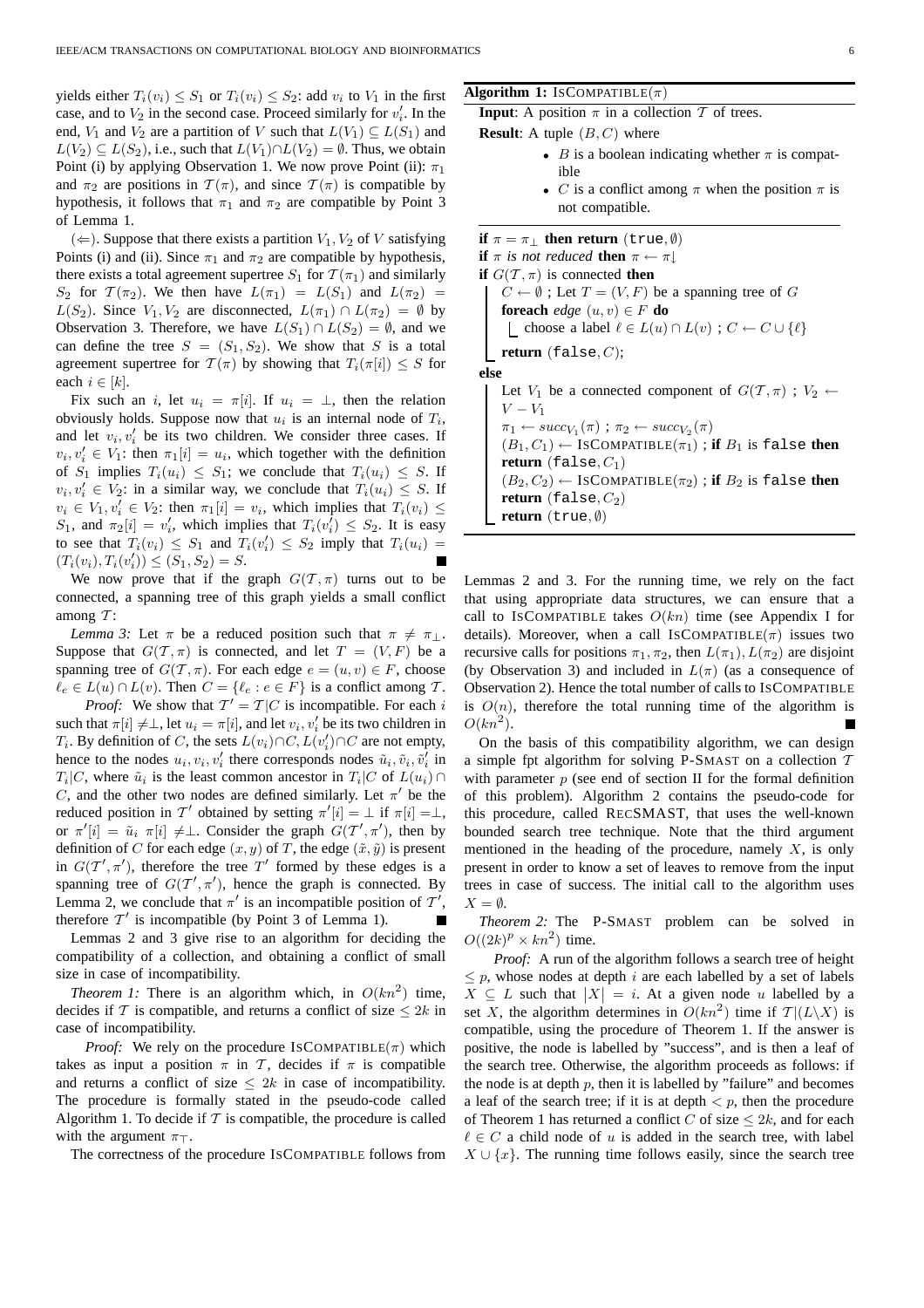**Algorithm 2:**  $RECSMAST(\mathcal{T}, p, X)$ 

**Input**: A collection  $\mathcal T$  of rooted binary trees, an integer  $p >$ 0 and a set  $R \subseteq L(\mathcal{T})$ .

**Result:** A tuple  $(B, X)$  where

- $B$  is a boolean stating whether a solution to SMAST for  $T$  can be obtained by removing at most p leaves from  $L(\mathcal{T})$ ;
- X is a set of leaves to remove from  $L(T)$  to obtain such a solution when it exists, otherwise  $X = \emptyset$ .

 $\overline{\pi_{\top}} \leftarrow$  the initial position of T, ie  $(r(T_1), r(T_2), \ldots, r(T_k))$  $(compatible, C) \leftarrow \text{ISCOMPATHLE}(\pi_T)$ **if** compatible is true **then return** (True,  $X$ ) **if**  $p > 0$  **then foreach** label  $\ell \in C$  **do**  $(r_c, X_c)$  ←RECSMAST $(T | (L(T) - \{\ell\}), p - 1, X \cup$  $\{\ell\}\right)$ **if**  $r_c$  is true **then return** (true,  $X_c$ ) **return** (false, ∅)

has height  $\leq p$ , degree  $\leq 2k$ , and since each node is processed in  $O(kn^2)$  time.

# *B. Solving SMAST in*  $O((8n)^k)$  *time*

In this section, we describe an algorithm to solve SMAST in  $O((8n)^k)$  time. The algorithm uses dynamic programming, and is somewhat similar in spirit to the algorithm described in [24] for solving MAST on two trees.

For the needs of this section, it is convenient to characterize the agreement relation on trees in terms of *partial embeddings*. First define child  $T(u, v)$  as the child of v along the path joining v to u in T, where u, v are two nodes of T such that  $u <_{T} v$ . Let  $T, T'$  be two trees, say that a partial embedding of T into  $T'$ is a function  $\phi: N(T) \to N(T')$  such that:

- for any u leaf of T, we have  $\phi(u) = \bot$  if  $u \notin L(T')$ , or  $\phi(u) = u$  otherwise.
- for any u internal node of T with children  $u_1, ..., u_p$ , let  $V = \{j : \phi(u_j) \neq \perp\}$ , then (i) either  $V = \emptyset$ , and  $\phi(u) = \bot$ , (ii) either  $V = \{i\}$  and  $\phi(u) = \phi(u_i)$ , (iii) or  $|V| \ge 2$  and  $\phi(u_i) < T \phi(u)$  for each  $i \in V$ , and the nodes {child $_T(\phi(u), \phi(u_i)) : i \in V$ } are pairwise distinct.

Then  $T$  and  $T'$  agree if and only if there exists a partial embedding of T into  $T'$  (and equivalently a partial embedding of  $T'$  into T).

Let T be a collection and  $\pi$  a position in T. Let  $SMAST(\pi)$ denote the set of trees  $T$  such that (i)  $T$  is an agreement supertree for T, (ii) for each i, the partial embedding  $\phi_i : T \to T_i$  is such that  $\phi_i(r(T)) \leq T_i \pi[i]$ . We denote by smast $(\pi)$  the size of a largest tree of  $SMAST(\pi)$ .

The algorithm computes values smast( $\pi$ ) for each position  $\pi$ using a recurrence relation whose base case is stated in Lemma 4 and general case is stated in Lemma 5. The recurrence relation relies on a partial order  $\leq_\tau$  on positions, which is defined below. Given a position  $\pi$ , smast( $\pi$ ) will be computed from values smast $(\pi')$  with  $\pi' <_{\mathcal{T}} \pi$ . At the end of the algorithm, smast $(\mathcal{T})$ is obtained as smast( $\pi$ ⊤).

We define the relation  $\leq_T$  on positions in T by:  $\pi \leq_T \pi'$  if and only if for each  $i \in [k]$ ,  $\pi[i] \leq T_i \pi'[i]$ . We denote by  $\lt_T$  its strict counterpart, where  $\pi <_{\mathcal{T}} \pi'$  if and only if for each  $i \in [k]$ ,  $\pi[i] \leq T_i \pi'[i]$ , and one of these relations is strict.

The following observation states that agreement supertrees of restricted parts of the input trees (identified in a position  $\pi$ ) are also agreement supertrees of wider parts of the input trees (associated with a position  $\pi$  with  $\pi' \subseteq \pi$ ).

*Observation 4:* If  $\pi' \leq_T \pi$ , then  $SMAST(\pi')$  $\subset$  $SMAST(\pi).$ 

The base case of the recurrence corresponds to *terminal* positions: a position  $\pi$  is *terminal* if and only if for each  $i \in [k]$ ,  $\pi[i]$ is a leaf or  $\perp$ . For a terminal position  $\pi$ , note that  $L(\pi)$  is the set of labels occuring as components in  $\pi$ . Moreover, in this case, say that an element  $x \in L(\pi)$  is *maximally present* if and only if for each  $i \in [k]$ ,  $x \in L(T_i)$  implies  $\pi[i] = x$ . Let  $P(\pi)$  denote the set of maximally present elements of  $L(\pi)$ . Then:

*Lemma 4:* Suppose that  $\pi$  is terminal. Then: smast( $\pi$ ) =  $|P(\pi)|$ .

*Proof:* First, let T be any binary tree on the label set  $P(\pi)$ , then  $T \in \text{SMAST}(\pi)$ . Indeed, for each  $i \in [k]$  define  $\phi_i$  as follows:

- if  $\pi[i] = \bot$ , then  $\phi_i(u) = \bot$  for each  $u \in L(T)$ ;
- if  $\pi[i]$  is a leaf x of  $T_i$ , then  $\phi_i(u) = x$  if  $x \in T(u)$ , otherwise  $\phi_i(u) = \perp$ .

Then  $\phi_i$  is a partial embedding of T into  $T_i$  satisfying  $\phi_i(r(T)) \leq_{T_i} \pi[i]$ . We conclude that  $T \in \mathcal{S}MAXT(\pi)$ .

We now show that for each  $T \in SMAST(\pi)$ , we have  $L(T) \subseteq$  $P(\pi)$ . Indeed, consider such a tree T, and for each  $i \in [k]$  consider the partial embedding  $\phi_i : T \to T_i$ . Fix an element  $x \in L(T)$ , and consider  $i \in [k]$  such that  $x \in L(T_i)$ , we show that  $\pi[i] = x$ . By definition of a partial embedding we have:  $\phi_i(x) = x$ . Since  $\phi_i(x) \leq_{T_i} \pi[i]$  and  $\pi[i]$  is a leaf (because  $\pi$  is terminal), it follows that  $\pi[i] = x$ . We conclude that  $x \in P(\pi)$ .

We now describe the general case of the recurrence relation, corresponding to nonterminal positions. If  $\pi$  is nonterminal, then smast( $\pi$ ) is computed from two values smast<sub>1</sub>( $\pi$ ), smast<sub>2</sub>( $\pi$ ).

We first define smast<sub>1</sub>( $\pi$ ). Say that a position  $\pi'$  is a *successor* of  $\pi$  if and only if there exists  $i \in [k]$  such that  $\pi'[i]$  is a child of  $\pi[i]$  and  $\pi'[j] = \pi[j]$  for each  $j \neq i$ . Let  $S(\pi)$  denote the set of successors of  $\pi$ . Then define:

$$
\textsf{smax}_1(\pi) = \max_{\pi' \in S(\pi)} \textsf{smax}(\pi'). \tag{1}
$$

We now define smast<sub>2</sub>( $\pi$ ). Say that a pair ( $\pi_1, \pi_2$ ) of positions is a *decomposition* of  $\pi$  if and only if (i)  $\pi_1 \neq \pi, \pi_2 \neq \pi$  and (ii) for each  $i \in [k]$ , the following holds:

- either  $\pi[i] = \bot$ , in which case  $\pi_1[i] = \pi_2[i] = \bot$ ;
- either  $\pi[i]$  is a leaf x, in which case we have  $\{\pi_1[i], \pi_2[i]\} =$  $\{\perp, x\};$
- either  $\pi[i]$  is an internal node u with two children  $v, v'$ , in which case we have either  $\{\pi_1[i], \pi_2[i]\} = {\{\perp, u\}}$  or  $\{\pi_1[i], \pi_2[i]\} = \{v, v'\}.$

Let  $D(\pi)$  denote the set of decompositions of  $\pi$ . Then define:

$$
\text{smax}_2(\pi) = \max_{(\pi_1, \pi_2) \in D(\pi)} (\text{smax}_1(\pi_1) + \text{smax}_1(\pi_2)). \tag{2}
$$

Note that computing the values smast<sub>1</sub>( $\pi$ ) and smast<sub>2</sub>( $\pi$ ) only involves values smast( $\pi'$ ) with  $\pi' < \tau \pi$ , by the following observation:

*Observation 5:*

(i) If  $\pi' \in S(\pi)$ , then  $\pi' <_{\mathcal{T}} \pi$ ;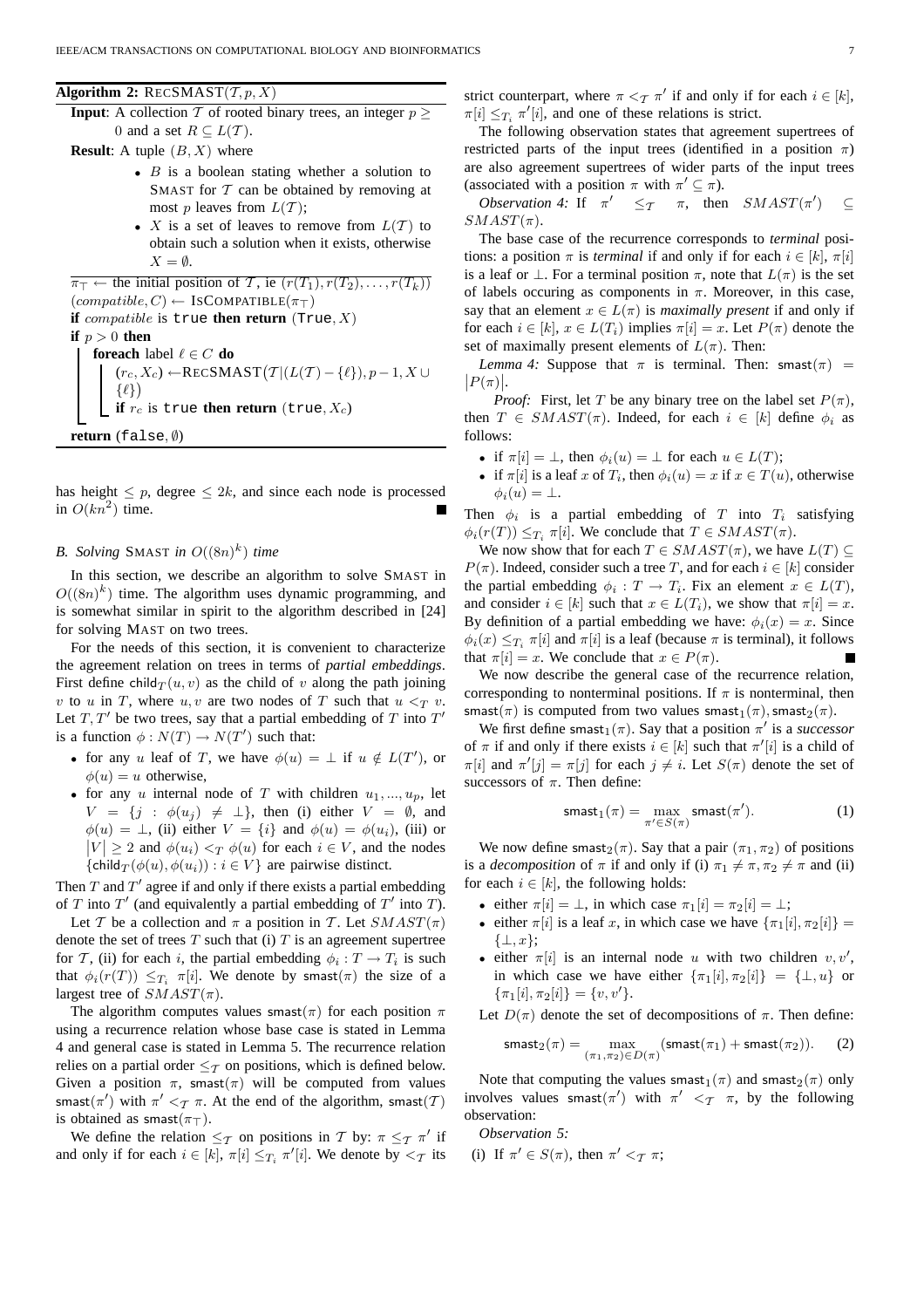(ii) If  $(\pi_1, \pi_2) \in D(\pi)$  then  $\pi_1 < \tau \pi$  and  $\pi_2 < \tau \pi$ .

We are now ready to state the relation for nonterminal positions: *Lemma 5:* Suppose that  $\pi$  is not terminal. Then:

smast $(\pi) = \max(\textsf{smast}_1(\pi), \textsf{smast}_2(\pi)).$ 

*Proof:* We first prove that smast<sub>1</sub>( $\pi$ )  $\leq$  smast( $\pi$ ). Let  $S \in$  $SMAST(\pi')$  for some  $\pi' \in S(\pi)$ , such that |S| is maximal. Since  $\pi' <_{\mathcal{T}} \pi$  by Lemma 5, we have  $S \in \mathcal{S}MAST(\pi)$  by Observation 4, and the result follows.

We now prove that  $smast_2(\pi) \le smast(\pi)$ . Let  $(\pi_1, \pi_2) \in$  $D(\pi)$ , and let  $S_1, S_2$  such that  $S_j \in \text{SMAST}(\pi_i)$ ,  $|S_j|$  maximal. If one of the  $S_j$ 's is empty, say  $S_1$ , then smast $(\pi_1) = 0$ , and we obtain  $smast_2(\pi) = |S_2| = smast(\pi_2) \le smast(\pi)$  by Observations 4 and 5. Suppose now that  $S_1, S_2$  are not empty. For  $j \in \{1, 2\}$ , since  $S_j \in \text{SMAST}(\pi_j)$ , there exists partial embeddings  $\phi_{j,i} : S_j \to T_i$  such that  $\phi_{j,i}(r(S_i)) \leq T_i \pi_j[i]$  for each  $i \in [k]$ . Let  $S = (S_1, S_2)$ , we claim that  $S \in \mathcal{S}MAXT(\pi)$ . Indeed, define  $\phi_i : S \to T_i$  as follows. Set  $\phi_i(x) = \phi_{j,i}(x)$  if x is a node of  $S_j$ , and  $\phi_i(x) = \text{lca}_{T_i}(\phi_{1,i}(r(S_1)), \phi_{2,i}(r(S_2))$ if x is the root of S. Then: (i)  $L(S_1) \cap L(S_2) = \emptyset$ , hence S is well-defined, (ii)  $\phi_i$  is a partial embedding of S into  $T_i$ , (iii)  $\phi_i(r(S)) \leq_{T_i} \pi[i]$  (see Appendix II-A for a proof). We conclude that  $\textsf{smast}_2(\pi) = |S_1| + |S_2| = |S| \leq \textsf{smast}(\pi)$ .

Finally, we show that smast( $\pi$ )  $\leq$  max(smast<sub>1</sub>( $\pi$ ), smast<sub>2</sub>( $\pi$ )). Let  $S \in \text{SMAX}(\pi)$  such that |S| is maximal. Then there exists partial embeddings  $\phi_i : S \to T_i$  such that  $\phi_i(r(S)) \leq T_i \pi[i]$  for each  $i \in [k]$ . Let  $u_i = \phi_i(r(S))$  for each i. We consider two cases.

First case: there exists  $i \in [k]$  such that  $u_i <_{T_i} \pi[i]$ . This case holds in particular if  $|S| \le 1$ . Define  $\pi'$  from  $\pi$  by setting the *i*th component to child  $T_i(u_i, \pi[i])$ , then  $\pi' \in S(\pi)$ . We verify that  $S \in \text{SMAX}(\pi')$ : indeed,  $\phi_i$  is a partial embedding of S into  $T_i$ such that  $\phi_i(r(S)) \leq T_i \pi'[i]$ . We conclude that  $|S| = \textsf{smast}(\pi) \leq$  $\mathsf{smax}(\pi') \le \mathsf{smax}_1(\pi).$ 

Second case:  $u_i = \pi[i]$  for each  $i \in [k]$ . In this case, we have  $|S| \ge 2$ , hence  $S = (S_1, S_2)$ . Let u be the root of S, let  $v_j$  be the root of  $S_j$  in S, then  $\pi = (\phi_1(u), ..., \phi_k(u))$ . For  $j \in \{1, 2\}$ , define  $\pi_j$  as follows: given  $i \in [k]$ , (i) if  $\phi_i(v_j) = \phi_i(u)$ , set  $\pi_j[i] = \phi_i(u)$ , (ii) if  $\phi_i(v_j) = \perp$ , set  $\pi_j[i] = \perp$ , (iii) if  $\phi_i(v_j) <_{T_i} \phi_i(u)$ , set  $\pi_j[i] = \text{child}_{T_i}(\phi_i(v_j), \phi_i(u))$ . Then  $(\pi_1, \pi_2) \in D(\pi)$  (see Appendix II-B for a proof). We now show that  $S_j \in \mathcal{S}MAXT(\pi_j)$ : indeed,  $\phi_i$  is a partial embedding of  $S_j$ into  $T_i$ , and by definition of  $\pi_j$  we have  $\phi_i(r(S_j)) \leq T_i \pi_j[i]$  for each  $i \in [k]$ . We conclude that  $|S| = \textsf{smast}(\pi) = |S_1| + |S_2| \le$ smast $(\pi_1)$  + smast $(\pi_2)$   $\leq$  smast $_2(\pi)$ .

Lemmas 4 and 5 yield an algorithm for computing smast $(T)$ : *Theorem 3:* smast(*T*) can be computed in  $O((8n)^k)$  time and  $O((2n)^k)$  space.

*Proof:* Using dynamic programming, the algorithm computes the values smast( $\pi$ ) for each  $\pi$  position in T, using the recurrence relations stated in Lemmas 4 and 5. The correctness of the algorithm follows from the lemmas, and the termination of the algorithm is ensured by Observation 5 and the fact that  $\langle \tau \rangle$ is an order relation on positions in  $T$ .

We now consider the space and time requirements for the algorithm. First observe that the number of positions  $\pi$  in  $\mathcal T$ is  $\leq (2n)^k$ : a component  $\pi[i]$  has  $\leq 2n$  possible values (one of the  $\leq 2n - 1$  nodes of  $T_i$ , or the value  $\perp$ ). It follows that the space complexity is  $O((2n)^k)$ . We claim that the time complexity is  $O((8n)^k)$ . Indeed, consider the time required to compute smast $(\pi)$ , assuming that the values smast $(\pi')$  for  $\pi' <$ π are available. Testing if  $\pi$  is terminal requires  $O(k)$  time.

If  $\pi$  is terminal, computing  $|P(\pi)|$  takes  $O(k)$  time. If  $\pi$  is nonterminal, then we need to compute smast<sub>1</sub>( $\pi$ ) and smast<sub>2</sub>( $\pi$ ), which respectively require  $O(k)$  and  $O(4^k)$  time. Thus, smast $(\pi)$ is computed in  $O(4^k)$  time, hence the total running time of the algorithm is  $O((8n)^k)$ .

We note that after the first version of this paper was submitted, an  $O((6n)^k)$  algorithm was provided in [25]. However, applying a finer mathematical analysis of the subcases encountered by our algorithm, similar to that of [25], also yields an  $O((6n)^k)$  time complexity. We refer the reader to [25] for mathematical details.

# IV. ALGORITHM FOR SOLVING SMAST ON COMPLETE COLLECTIONS OF TRIPLES

Recall that P-SMAST is the version of SMAST parameterized in the number  $p$  of distinct labels to remove from the input trees to obtain an agreement. We consider in this section the restriction of P-SMAST to complete collections of rooted triples.

A *rooted triple* (or *triple* for short) is a binary tree T such that  $|L(T)| = 3$ ; such a tree has the form  $T = ((x, y), z)$  in parenthetical notation, and will be denoted by xy|z. A *collection of triples* is a collection  $\mathcal{R} = \{T_1, ..., T_k\}$  where each  $T_i$  is a triple.  $\mathcal R$  is *complete* if each set of three labels in  $L(\mathcal R)$  is present in at least one  $T_i$ . To a binary tree T of arbitrary size, we associate a complete collection of triples  $rt(T)$  formed by the triples  $T_i \leq T$ ; to a collection T, we associate a collection of triples  $rt(T) =$  $\cup_{T \in \mathcal{T}} rt(T)$ . For a complete collection of triples R, we say that R is *treelike* if there exists a tree T such that  $\mathcal{R} = rt(T)$ ; then we say that R *displays* T.

We consider the following parameterized problem, denoted P-SMASTCR: given a complete collection of triples  $\mathcal R$  and a parameter  $p$ , can  $R$  be made treelike by removing at most  $p$  distinct labels? Observe that this problem is the restriction of P-SMAST to complete collections of triples, since for such collections treelikeness is equivalent to compatibility, as defined in Section II.

This section presents an fpt-algorithm to solve P-SMASTCR, which contrasts with the fact that P-SMAST is W[2]-hard on non-complete collections of triples. This algorithm also applies to collections of general trees such that any triple of labels is present in at least one input tree. Indeed, recall that any tree can be equivalently described by the triples it contains.

It is possible to show that non-treelike complete collections of triples have conflicts of size  $\leq 4$ , a result similar to that known on quartets [26]. This allows to solve P-SMASTCR in  $O(n^4 +$  $3.12<sup>p</sup>$ ) time by reduction to 4-HITTING SET [27], and also in  $O(4^p n^4)$  time by bounded search (similar to the work of [28] for the minimum quartet inconsistency problem). In the following, we describe a faster algorithm with  $O(4^p n^3)$  running time. We first present an algorithm to decide treelikeness in linear  $O(n^3)$ time (Proposition 1 and Theorem 4).

*Proposition 1:* There is an algorithm INSERT-LABEL-OR-FIND-CONFLICT( $\mathcal{R}, X, x, T$ ) which takes a complete collection of triples  $\mathcal{R}$ , a set  $X \subseteq L(\mathcal{R})$ , an element  $x \in L(\mathcal{R}) \backslash X$  and a tree T such that  $\mathcal{R}|X$  displays T, and in  $O(n^2)$  time decides if  $\mathcal{R}' = \mathcal{R} | (X \cup \{x\})$  is treelike. Additionally, the algorithm returns the tree  $T'$  displayed by  $\mathcal{R}'$  in case of positive answer, or returns a conflict C among  $\mathcal{R}'$  with  $|C| \leq 4$ in case of negative answer.

*Proof:* In a first step, the algorithm checks whether  $\mathcal{R}$ contains two different triples on the same set of three labels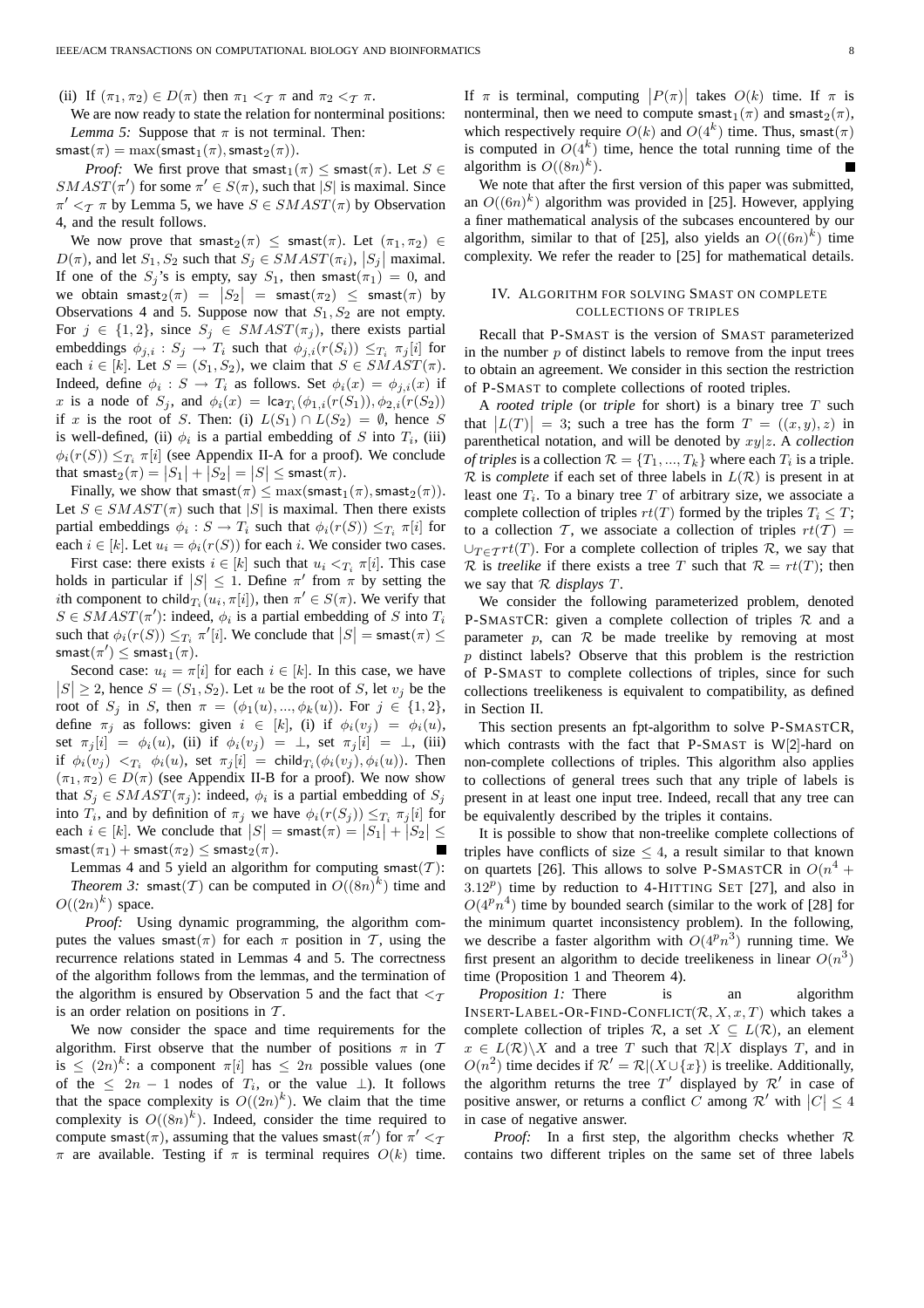$x, \ell, \ell'$ . In such a case, they form a conflict of size 3 which is then returned by the algorithm.

If no such conflict is found, the algorithm proceeds to a second step during which it determines for each internal node  $u$  of  $T$ , the relative subtree in which  $u$  would accept to insert  $x$ : its left subtree (denoted  $L$ ), its right subtree (denoted  $R$ ), or the subtree *above* it, i.e., the part of the tree excluding  $T(u)$  (denoted A), namely the part of the tree that is not below  $u$ . To that aim, the algorithm checks that the triples  $x, \ell, \ell'$ , with  $\ell, \ell'$  labels under u in  $T$ , all indicate the same subtree relative to  $u$ . More formally, let  $v, v'$  be the two children of u. An u-fork is a pair  $\{\ell, \ell'\}$  where  $\ell \in L(v), \ell' \in L(v')$ . Each u-fork  $\{\ell, \ell'\}$  gives an opinion  $o_{\ell, \ell'}$ on the positioning of x with respect to u in T, where  $o_{\ell,\ell'}$  is computed from  $R$  as follows: if  $\ell x | \ell' \in R$  then  $o_{\ell, \ell'}$  is set to L, if  $\ell'x|\ell \in \mathcal{R}$  then  $o_{\ell,\ell'}$  is set to R, otherwise,  $\ell\ell'|x \in \mathcal{R}$  and  $o_{\ell,\ell'}$ is set to  $A$ . The algorithm considers each internal node  $u$  in turn and computes the opinions  $o_{\ell,\ell'}$  of the u-forks  $\{\ell,\ell'\}$ . If two uforks indicate a different subtree for  $x$ , then the algorithm easily identifies a conflict. In such a case, it can be shown that there exist  $\ell, \ell_1, \ell_2$  such that  $o_{\ell, \ell_1} \neq o_{\ell, \ell_2}$  (or  $o_{\ell_1, \ell} \neq o_{\ell_2, \ell}$ ), in which case  $C = \{x, \ell_1, \ell_2, \ell\}$  is a conflict, which is then returned by the algorithm. Otherwise, all  $u$ -forks indicate the same subtree for  $x$ , and the opinion of  $u$ , denoted  $o<sub>u</sub>$  is defined to be this direction  $(L, R \text{ or } A).$ 

In a third step, the algorithm checks that the opinions of the different nodes  $u$  in  $T$  consistently indicate a single position to insert  $x$  in  $T$ . The opinions are compatible if and only if for each edge  $u, v$  of T with u above v, we have: (i) if v is the left child of u, then  $o_u = R \Rightarrow o_v = A$ , (ii) if v is the right child of u, then  $o_u = L \Rightarrow o_v = A$ , (iii) if v is a child of u, then  $o_u = A \Rightarrow o_v = A$ . If one pair of nodes  $u, v$  does not meet the above requirements, then by considering  $\{\ell, \ell'\}$  v-fork and  $\{\ell, \ell''\}$  u-fork, we obtain a conflict  $C = \{x, \ell, \ell', \ell''\}$ . Otherwise, consider the sets of nodes u such that  $o_u \neq A$ , they form a (possibly empty) path in  $T$  starting at the root and ending at a node v. Then  $\mathcal{R} | (X \cup \{x\})$  is treelike, and displays the tree obtained from  $T$  by inserting  $x$  above  $v$ , which is returned by the algorithm.

We now justify the running time of the algorithm. The first step trivially takes  $O(n^2)$  time. Consider the second step. Given a node  $u$ , let  $F_u$  be the set of u-forks, then an internal node  $u$ is processed in time  $O(|F_u|)$ . Therefore, the time required by the second step is  $\sum_{u} O(|F_u|) = O(n^2)$ . Now consider the third step. The algorithm checks that for each edge  $u, v$  of T, Conditions (i)-(ii)-(iii) hold: for a given edge, checking the conditions or finding a conflict is done in constant time, hence the time required by this step is  $O(n)$ . It follows that the total time required by the algorithm is  $O(n^2)$ .

*Theorem 4:* There is an algorithm FIND-TREE-OR-CONFLICT( $\mathcal{R}$ ) which takes a complete collection of triples R, and in  $O(n^3)$  time decides if R is treelike, returns a tree  $T$  displayed by  $R$  in case of positive answer, or a conflict C among  $\mathcal R$  with  $|C| \leq 4$  in case of negative answer.

*Proof:* We use the procedure INSERT-LABEL-OR-FIND-CONFLICT to decide treelikeness as follows. We iteratively insert each label, starting from an empty tree, until: (i) either every label has been inserted, in which case the collection is treelike and the displayed tree is returned, (ii) or a conflict is found and returned. Using bounded search, we obtain:

*Theorem 5:* The P-SMASTCR problem can be solved in  $O(4^p n^3)$  time.

# V. HARDNESS RESULTS

The parameterized complexity of the SMAST problem on binary trees is considered with respect to the following parameters:  $k$ denotes the number of input trees,  $l$  denotes an upper bound on the maximum size of the input trees,  $p$  (resp.  $q$ ) denotes an upper (resp. lower) bound on the number of labels to remove (resp. conserve) in order to obtain compatibility of the collection. After having obtained an fpt algorithm when the SMAST problem is parameterized in  $k, p$ , we now turn to intractability results. We remind the reader that  $W[1]$ ,  $W[2]$  and  $XNL$  are parameterized complexity classes which are conjectured to properly contain FPT. They have the respective complete problems:

- W[1]: CLIQUE: given a graph G and a parameter q, decide if G has a clique of size  $\geq q$ ;
- W[2]: DOMINATING SET: given a graph  $G$  and a parameter q, decide if G has a dominating set of size  $\leq q$ ;
- XNL: BOUNDED SPACE TURING MACHINE COMPUTA-TION: given a nondeterministic Turing machine M with a binary tape alphabet, an integer  $n$  in unary, and a parameter q, decide if M accepts the empty string using space  $\leq$  $q \log_2 n$ .

The class XNL is a parameterized analogue of the class NL; it has been introduced in [29], [15], note that the class we call XNL is the class [UNIFORM-XNL] $^{FPT}$  of [29].

The intractability results we prove here mainly follow from similar results for the SLCS problem [30], which we now define. A *p-sequence* (after [31], or sequence for short) s is a word without repetition on an alphabet L. We denote by  $L(s) \subseteq L$  the *label set* of s, i.e., the set of letters (or *labels*) appearing in s. We define the relation  $\lt_s$  on  $L(s)$  by:  $x \lt_s y$  if and only if x precedes y in s. A *collection* (of sequences) is a family  $C = \{s_1, ..., s_k\}$ , where the  $s_i$ s are sequences. The *label set* of C is  $L(\mathcal{C}) = \bigcup_{i \in [k]} L(s_i)$ .

Given a sequence s and a label set  $L'$ , we denote  $s|L'$  the *restriction* of s to  $L'$ . Given two sequences  $s, s'$ , we say that s and s' agree if  $s|L(s') = s'|L(s)$ . A *compatible sequence* for a collection  $C = \{s_1, ..., s_k\}$  is a sequence s such that  $L(s) \subseteq L(C)$ and for each  $i \in [k]$ , s and  $s_i$  agree.

The SLCS problem consists in finding a largest compatible sequence of a collection  $C$  (the size of such a sequence is denoted by  $\#S LCS(\mathcal{C})$ ). While the SLCS and SMAST problems are optimization problems, for the need of the proofs we consider their decision version SLCS-D and SMAST-D, which are defined as follows. SLCS-D takes a collection  $C$  of  $k$  sequences and an integer q, and asks if  $#SICS(\mathcal{C}) \geq q$ . SMAST-D takes a collection T of k trees and an integer q, and asks if smast(T)  $\geq$ q. We denote by P-SLCS-D (resp. P-SMAST-D) the problem SLCS-D (resp. SMAST-D) parameterized by  $k, q$ .

We rely on a parameter-preserving reduction from P-SLCS-D to P-SMAST-D. For the sake of clarity, the reduction is performed in two steps.

*First step:* a parameter-preserving reduction from P-SLCS-D to a variant called P-COLORED-SLCS. This problem is defined as follows. Given a label set L partitioned in q sets  $L_1, ..., L_q$ , and a collection C on L, a *colored sequence* is a sequence  $a_1...a_q$  with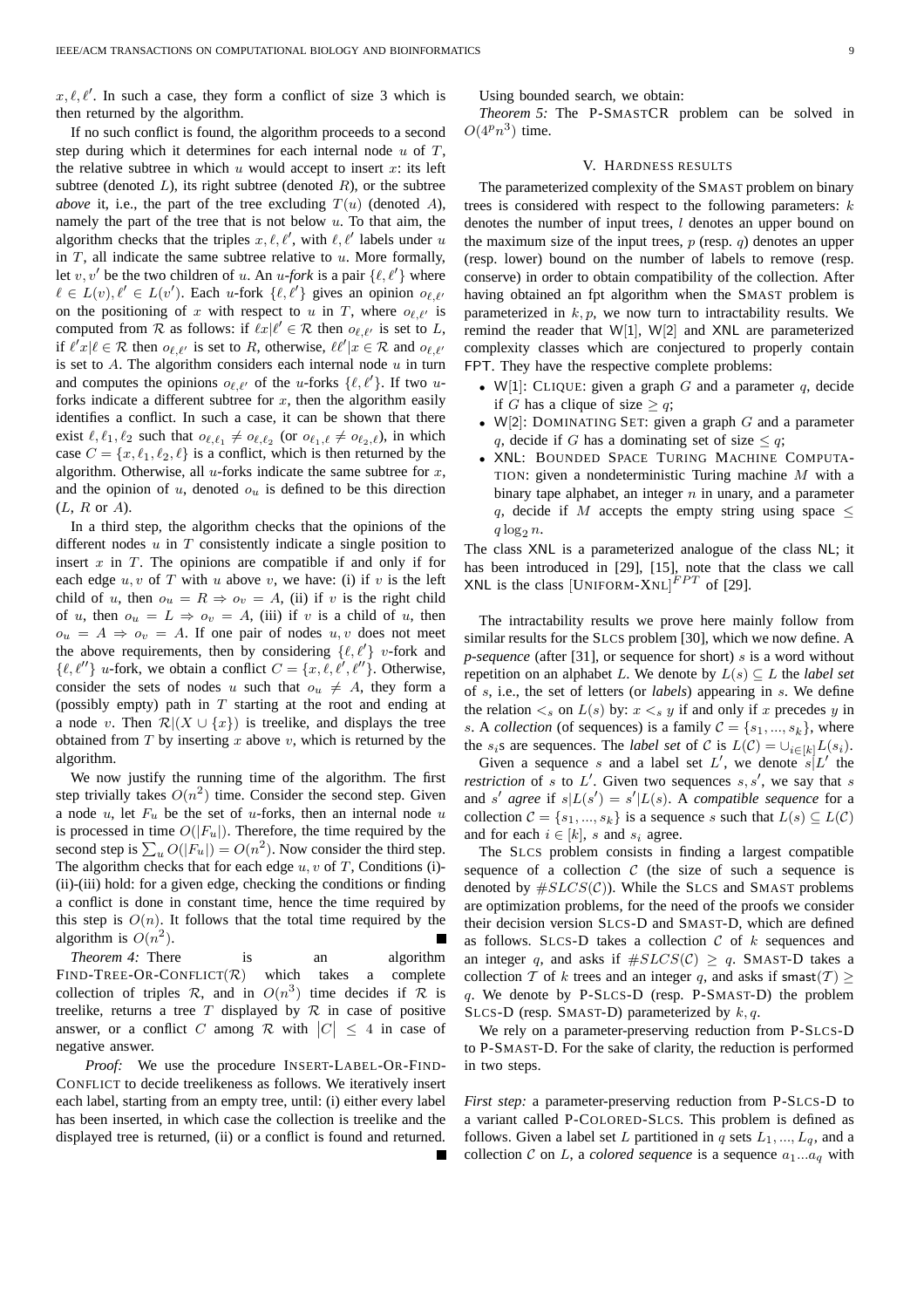$a_i \in L_i$ . The problem P-COLORED-SLCS asks: given parameters k, q, a collection C of k sequences on a label set partitioned in q sets, does  $C$  have a colored compatible sequence? We show:

*Lemma 6:* There is a polynomial-time reduction from P-SLCS-D to P-COLORED-SLCS which maps an instance  $(C, k, q)$  of P-SLCS-D to an instance  $(C', 2k, q)$  of P-COLORED-SLCS.

*Proof:* Given an instance  $I = (\mathcal{C}, k, q)$  of P-SLCS-D, we construct an instance  $I' = (C', 2k, q)$  of P-COLORED-SLCS as follows. Suppose that  $C = \{s_1, ..., s_k\}$  has label set L. For each  $x \in L$  we create new labels  $x^1, ..., x^q$ , we set  $L'^i = \{x^i : x \in L\}$ and  $L' = L'^1 \cup ... \cup L'^q$ . Consider the morphisms of free monoids  $\phi, \phi'$ , from  $L^*$  to  $L'^*$ , defined as follows: for each  $x \in L$ ,

$$
\begin{cases}\n\phi(x) = x^1...x^q \\
\phi'(x) = x^q...x^1\n\end{cases}
$$

For each sequence  $s_i \in \mathcal{C}$ , define  $s'_i = \phi(s_i)$  and  $s''_i = \phi'(s_i)$ . Then  $C' = \{s'_1, s''_1, ..., s'_k, s''_k\}.$ 

Note that  $C'$  contains  $2k$  sequences. Thus, the reduction is parameter-preserving. The correction of the reduction is detailed in Appendix III-A.

*Second step:* we give a parameter-preserving reduction from P-COLORED-SLCS to P-SMAST-D. If  $T_1, ..., T_m$  are trees, the notation  $rake(T_1, ..., T_m)$  is defined as follows using the parenthesized notation for trees:

$$
\begin{cases}\n\text{rake}(T_1) & = T_1 \\
\text{rake}(T_1, ..., T_m) & = (\text{rake}(T_1, ..., T_{m-1}), T_m)\n\end{cases}
$$

In other words,  $rake(T_1, ..., T_m)$  is a caterpillar tree whose leaves are replaced by the trees  $T_1, ..., T_m$  hanging in increasing order from the bootom to the root the tree. We show:

*Lemma 7:* There is a polynomial-time reduction from P-COLORED-SLCS to P-SMAST-D which maps an instance  $(C, k, q)$  of P-COLORED-SLCS to an instance  $(T, k + 2, 2q + 1)$ of P-SMAST-D.

*Proof:* Let  $I = (C, k, q)$  be an instance of P-COLORED-SLCS, where  $C = \{s_1, ..., s_k\}$  is a collection on a label set L, partitioned in q sets  $L_1, ..., L_q$ . We construct an instance  $I' = (T, k', q')$  of SMAST[k, q] as follows.

- we first define the label set  $L'$ : we create new labels  $z_0, z_1, ..., z_q$ . For each  $i \in [q]$ , we set  $L'_i = L_i \cup \{z_i\}$ , and we define  $L' = \{z_0\} \cup L'_1 \cup ... \cup L'_q$ .
- we define  $\mathcal{T} = \{S, S'\} \cup \{T_1, ..., T_k\}$  as follows. For each  $i \in [q]$ , we define  $R_i, R'_i$  as follows: consider an enumeration of  $L'_{i} = \{x_1, ..., x_m\}$ , then  $R_i = \text{rate}(x_1, ..., x_m)$  and  $R'_{i} =$  $rake(x_m, ..., x_1)$ . We then set  $S = \text{rate}(z_0, R_1, ..., R_q)$  and  $S' = \text{rate}(z_0, R'_1, ..., R'_q)$ . For each sequence  $s_i = y_1...z_n$ in C, we create a tree  $T_i = \text{rate}(z_0, y_1, ..., y_n)$ .
- we set  $k' = k + 2$  and  $q' = 2q + 1$ .

Note that  $T$  contains  $k+2$  trees. Thus, the reduction is parameterpreserving. The correction of the reduction is detailed in Appendix III-B.

Combining the two above results we obtain:

*Proposition 2:* There is a polynomial-time reduction from P-SLCS-D to P-SMAST-D which maps an instance  $(C, k, q)$  of P-SLCS-D to an instance  $(T, 2k + 2, 2q + 1)$  of P-SMAST-D.

*Proof:* Direct consequence of Lemma 6 and Lemma 7. Proposition 2 allows us to transfer to SMAST known hardness results for SLCS [30]:

*Theorem 6:* The following results hold for SMAST:

- W[1]-hardness for q and for  $q, k$ ;
- XNL-hardness for  $k$ .

*Proof:* The hardness results follow from similar results for SLCS [30], and from the parameter-preserving reduction given by Proposition 2.

In addition, we now show membership in  $W[1]$  for SMAST parameterized by  $q$  (Thm 7) by resorting to triples (see Section IV for related definitions). We rely on two preliminary lemmas.

*Proposition 3:* Let T be a tree such that  $L(T) \subseteq L(T)$ . The following statements are equivalent:

- $T$  is an agreement supertree for  $T$ ;
- $rt(T)|L(T) \subseteq rt(T)$ .

*Proof:* Observe that for each  $T_i \in \mathcal{T}$ , there is equivalence between: (i) T and  $T_i$  agree, (ii)  $rt(T_i)|L(T) \subseteq rt(T)$ . We are now ready to show:

*Theorem 7:* SMAST parameterized in  $q$  is in W[1].

*Proof:* We use a parameterized reduction to SHORT TURING MACHINE COMPUTATION [14]. Let  $I = (T, q)$  be an instance of SMAST, where  $T$  is a collection and  $q$  an integer. We define a nondeterministic Turing machine  $M$  which accepts the empty string in  $q'$  steps if and only if  $T$  has an agreement supertree of  $size > q$ .

The tape alphabet of  $M$  consists of the following symbols:

- a symbol  $p_x$  for each  $x \in L$ ;
- a symbol  $r_{xy|z}$  for each  $x, y, z \in L$ ,  $x < y$  and  $xz|y, yz|x \notin L$  $rt(T)$ .

In a first step, M guesses q symbols  $p_x$ , and  $\binom{q}{3}$  symbols  $r_{xy|z}$ . The idea is that for a consistent solution, the symbols  $p_x$  will correspond to a label set L, and the symbols  $r_{xy|z}$  will form a complete collection of triples R, such that: (i)  $L(\mathcal{R}) = L$ , (ii) R is treelike. Then  $\mathcal{R} = rt(T)$  for some tree T, and since  $rt(T)|L \subseteq$  $rt(T)$  by definition of the symbols  $r_{xy|z}$ , it will follow that T is an agreement supertree for  $T$  by Proposition 3.

In a second step, M checks that the labels  $p_x$  and  $r_{xy|z}$ are consistent. First, it checks that the symbols  $p_{x_1},..., p_{x_q}$  are such that  $x_1 < ... < x_q$ , which requires  $O(q)$  steps. Let  $L = \{x_1, ..., x_q\}$ , then M verifies that for each  $x, y, z \in L$ distinct with  $x < y < z$ , one of  $r_{xy|z}, r_{xz|y}, r_{yz|x}$  is present. The machine needs to examine  $O(q^3)$  triples, and each triple is checked in  $O(q^3)$  time by scanning the tape. Now,  $\mathcal{R} = \{xy | z : z \}$  $r_{xylz}$  guessed } is a complete collection of triples without direct contradiction (i.e., such that for all elements  $x, y, z \in L(\mathcal{R})$ , not  $xy|z$  and  $xz|y$  are both in  $\mathcal R$ ). Finally, M verifies that  $\mathcal R$ satisfies property (P): there are  $O(q^4)$  quadruples to examine, and each check takes time  $O(q^3)$ . Overall, the machine performs  $q' = O(q^7)$  steps.

#### **REFERENCES**

- [1] Aho, A.V., Sagiv, Y., Szymanski, T.G., Ullman, J.D.: Inferring a tree from lowest common ancestors with an application to the optimization of relational expressions. SIAM Journal on Computing **10**(3) (1981) 405–421
- [2] Xia, Y., Yang, Y.: Mining Closed and Maximal Frequent Subtrees from Databases of Labeled Rooted Trees. IEEE Transactions on Knowledge and Data Engineering **17**(2) (2005) 190–202
- [3] Baum, B.R.: Combining trees as a way of combining data sets for phylogenetic inference, and the desirability of combining gene trees. Taxon **41** (1992) 3–10
- [4] Ragan, M.: Matrix representation in reconstructing phylogenetic relationships among the eukaryots. Biosystems **28**(1–3) (1992) 47–55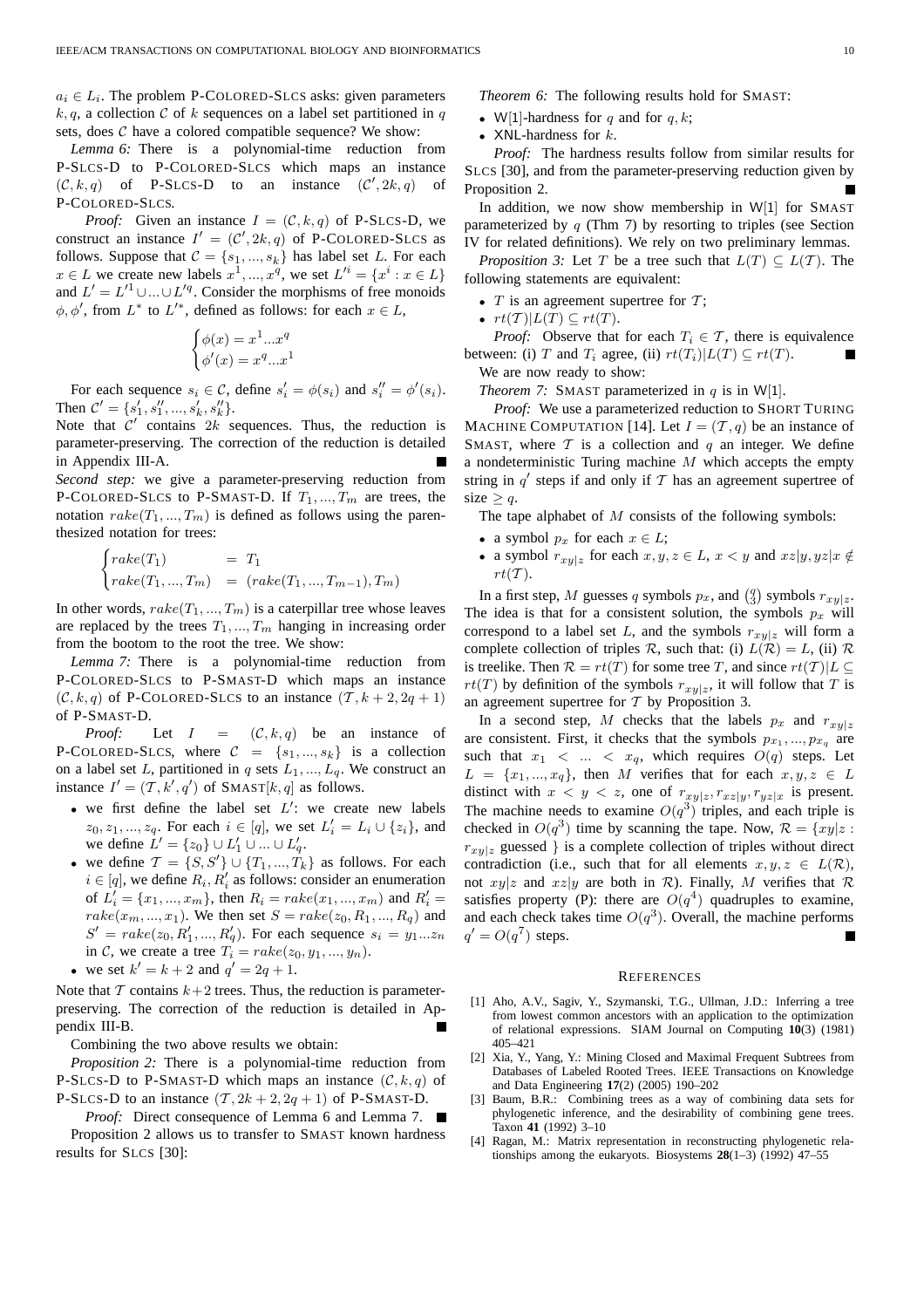- [5] Daubin, V., Gouy, M., Perrière, G.: A phylogenomic approach to bacterial phylogeny: evidence of a core of genes sharing a common history. Genome Research **12**(7) (2002) 1080–1090
- [6] Jansson, J., Ng, J.H.K., Sadakane, K., Sung, W.K.: Rooted Maximum Agreement Supertrees. Algorithmica **43**(4) (2005) 293–307
- [7] Berry, V., Nicolas, F.: Maximum Agreement and Compatible Supertrees. Journal of Discrete Algorithms **5**(3) (2007) 564–591
- [8] Kao, M.Y.: Encyclopedia of Algorithms. http://refworks.springer.com/algorithms/ (2007)
- [9] Lapointe, F.J., Rissler, L.J.: Congruence, consensus and the comparative phylogeography of codistributed species in California. Am. Nat. **166**(2) (2005) 290–299
- [10] de Vienne, D.M., Giraud, T., Martin, O.C.: A congruency index for testing topological similarity between trees. Bioinformatics **23**(23) (2007) 3119–3124
- [11] Jousselin, E., van Noort, S., Berry, V., Rasplus, J.Y., Ronsted, N., Erasmus, J., Greeff, J.: One fig to binf them all: host conservatism in a fig wasp community unraveled by cospeciation analyses among pollinating and nonpollinating fig wasps. Evolution (2008)
- [12] Ge, F., Wang, L.S., Kim, J.: The cobweb of life revealed by genomescale estimates of horizontal gene transfer. PLOS Biology **3**(10) (2005) 1709–1718
- [13] Nakhleh, L., Ruths, D., Wang, L.S.: RIATA-HGT: a fast and accurate heuristic for reconstructing horizontal-gene transfer. In Wang, L., ed.: Computating and Combinatorics, 11th Ann. Int. Conf. (COCOON). Volume 3595 of LNCS., Springer (2005) 84–93
- [14] Downey, R., Fellows, M.: Parameterized Complexity. Springer-Verlag (1999)
- [15] Flum, J., Grohe, M.: Parameterized Complexity Theory. Springer-Verlag (2006)
- [16] Agarwala, R., Fernandez-Baca, D.: A polynomial time algorithm for the perfect phylogeny problem when the number of character states is fixed. SIAM Journal on Computing **23** (1994) 1216–1224
- [17] Amir, A., Keselman, D.: Maximum agreement subtree in a set of evolutionary trees: metrics and efficient algorithm. SIAM Journal on Computing **26**(6) (1997) 1656–1669
- [18] Farach, M., Przytycka, T.M., Thorup, M.: On the agreement of many trees. Information Processing Letters **55**(6) (1995) 297–301
- [19] Bryant, D.: Building trees, hunting for trees and comparing trees: theory and method in phylogenetic analysis. PhD thesis, University of Canterbury, Department of Mathemathics (1997)
- [20] Downey, R.G., Fellows, M.R., Stege, U.: Computational tractability: The view from mars. Bulletin of the European Association for Theoretical Computer Science **69** (1999) 73–97
- [21] Berry, V., Nicolas, F.: Improved parametrized complexity of the Maximum Agreement Subtree and Maximum Compatible Tree problems. IEEE/ACM Transactions on Computational Biology and Bioinformatics **3**(3) (2006) 289–302
- [22] Guillemot, S., Nicolas, F.: Parameterized complexity of the MAST and MCT problems. Technical report, LIRMM, Univ. Montpellier 2 LIRMM, Univ. Montpellier 2 LIRMM, Univ. Montpellier 2, (extended version of the CPM'06 paper) (2007)
- [23] Henzinger, M., King, V., Warnow, T.: Constructing a Tree from Homeomorphic Subtrees, with Applications to Computational Evolutionary Biology. Algorithmica **24**(1) (1999) 1–13
- [24] Steel, M., Warnow, T.: Kaikoura tree theorems: computing the maximum agreement subtree. Information Processing Letters **48**(2) (1993) 77–82
- [25] Hoang, V., Sung, W.K.: Fixed parameter polynomial time algorithms for maximum agreement and compatible supertrees. In: Proceedings of STACS'08. (2008) 361–372
- [26] Bandelt, H., Dress, A.: Reconstructing the shape of a tree from observed dissimilarity data. Advances in Applied Mathematics **7** (1986) 309–343
- [27] Fernau, H.: Parameterized Algorithmics: A Graph-Theoretic Approach. Habilitationsschrift, Universität Tübingen, Germany (2005)
- [28] Gramm, J., Niedermeier, R.: A fixed-parameter algorithm for minimum quartet inconsistency. Journal of Computer and System Sciences **67**(4) (2003) 723–741
- [29] Chen, Y., Flum, J., Grohe, M.: Bounded Nondeterminism and Alternation in Parameterized Complexity Theory. In: Proceedings of CCC'03. (2003) 13–29
- [30] Guillemot, S.: Parameterized complexity and approximability of the SLCS problem. In Grohe, M., Niedermeier, R., eds.: Proceedings of IWPEC'08. Volume 5018 of LNCS., Springer (2008) 115–128
- [31] Fellows, M., Hallett, M., Stege, U.: Analogs & duals of the MAST problem for sequences & trees. Journal of Algorithms **49**(1) (2003) 192–216

#### APPENDIX I

# COMPLEMENTS OF PROOF OF THEOREM 1.

We show that the procedure ISCOMPATIBLE can be implemented as a  $O(kn)$  time algorithm. Obviously, (i) testing if  $\pi = \pi_{\perp}$  is done in  $O(k)$  time, (ii) given T spanning tree of  $G(T, \pi)$ , constructing C is done in  $|T| = O(k)$  time, provided we have stored a label  $l_e$  for each edge of T, (iii) given  $V_1, V_2$ partition of V, constructing the positions  $\pi_1, \pi_2$  is done in  $O(k)$ time. We now justify that in  $O(kn)$  time we can perform a connexity test on  $G(\mathcal{T}, \pi)$ .

The crucial point is that the algorithm tests the connexity of the graph, by working on the intersection model of  $G := G(\mathcal{T}, \pi)$ provided by the sets  $\{L(x) : x \in V\}$ . In this way, we avoid constructing the adjacency matrix of  $G$ , which would require  $O(k<sup>2</sup>n)$  time. We thus need to describe a connexity test for a graph  $G = (V, E)$  given by an intersection model  $\{S_v : v \in V\}$ , where the  $S_v$  are subsets of a base set S. We will justify that the algorithm has running time  $O(kn)$ , where  $k = |V|$  and  $n = |S|$ .

The algorithm proceeds as follows. It performs a traversal of the graph, by starting at an arbitrary vertex  $u \in V$ , and maintains the following information during the traversal: (i) the set  $U$  of nodes already visited, (ii) a set  $F$  of edges forming a spanning tree of G[U]. At each step, the algorithm seeks a *transversal edge*, which is an edge  $e = (u, v) \in E$  with  $u \in U, v \in \overline{U}$ . If such an edge is found, then  $v$  is added to  $U$ , and  $e$  is added to  $F$ . If no such edge exists, the algorithm stops, and the graph is connected if and only if  $U = V$ .

We show that using appropriate data structures, each step of the algorithm can be done in  $O(n)$  time. For each  $x \in S$ , let  $V_x = \{v \in V : x \in S_v\}$ . We maintain for each  $x \in S$ , two lists representing the sets  $U_x = V_x \cap U$  and  $\overline{U}_x = V_x \cap \overline{U}$ . Initializing these lists at the beginning of the algorithm is done in  $O(kn)$ time. Moreover, at a given step of the algorithm: (i) we can find a tranversal edge in  $O(n)$  time, (ii) we can update the structures in  $O(n)$  time. To justify Point (i), observe that finding a transversal edge amounts to find an element  $x \in S$  such that both  $U_x$  and  $\overline{U_x}$  are non empty; if such an x is found then by choosing  $u \in$  $U_x, v \in \overline{U_x}$  we obtain a transversal edge  $(u, v)$ ; clearly, these operations can be performed in  $O(n)$  time. To justify Point (ii), observe that when adding a new vertex  $v$  to  $U$ , we need, for each  $x \in S_v$ , to add v to  $U_x$  and to remove v from  $\overline{U}_x$ , which can be performed in  $O(n)$  time by using appropriate linkage in the data structure storing elements in a set.

Pseudo-code of algorithm 3, called CONNECTIVITYTEST, describes this routine in detail, in the context where the vertives of V are subtrees corresponding to a position  $\pi$  in trees  $\mathcal T$  and the sets  $\{L(x) : x \in V\}$  are the leaves of these subtrees. Note that the forest F could be obtained by adding edge  $(u, v)$  to F after line 2, but the forest itself is not useful as for each of its edges, a label f shared by the extremities of that edge is already identified and put into the conflict set at line 1. For ease of implementation we also give in Algorithm 4 the variant ISCOMPATIBLE\* of Algorithm 1 that resorts to CONNECTIVITYTEST for deciding if a position in a collection  $T$  is compatible.

#### APPENDIX II

#### COMPLEMENTS OF PROOF OF LEMMA 5.

*A.*

(i)  $L(S_1) \cap L(S_2) = \emptyset$ : indeed, if there was  $x \in L(S_1) \cap L(S_2)$ then we would have  $x \in L(T_i)$  for some  $i \in [k]$ ; then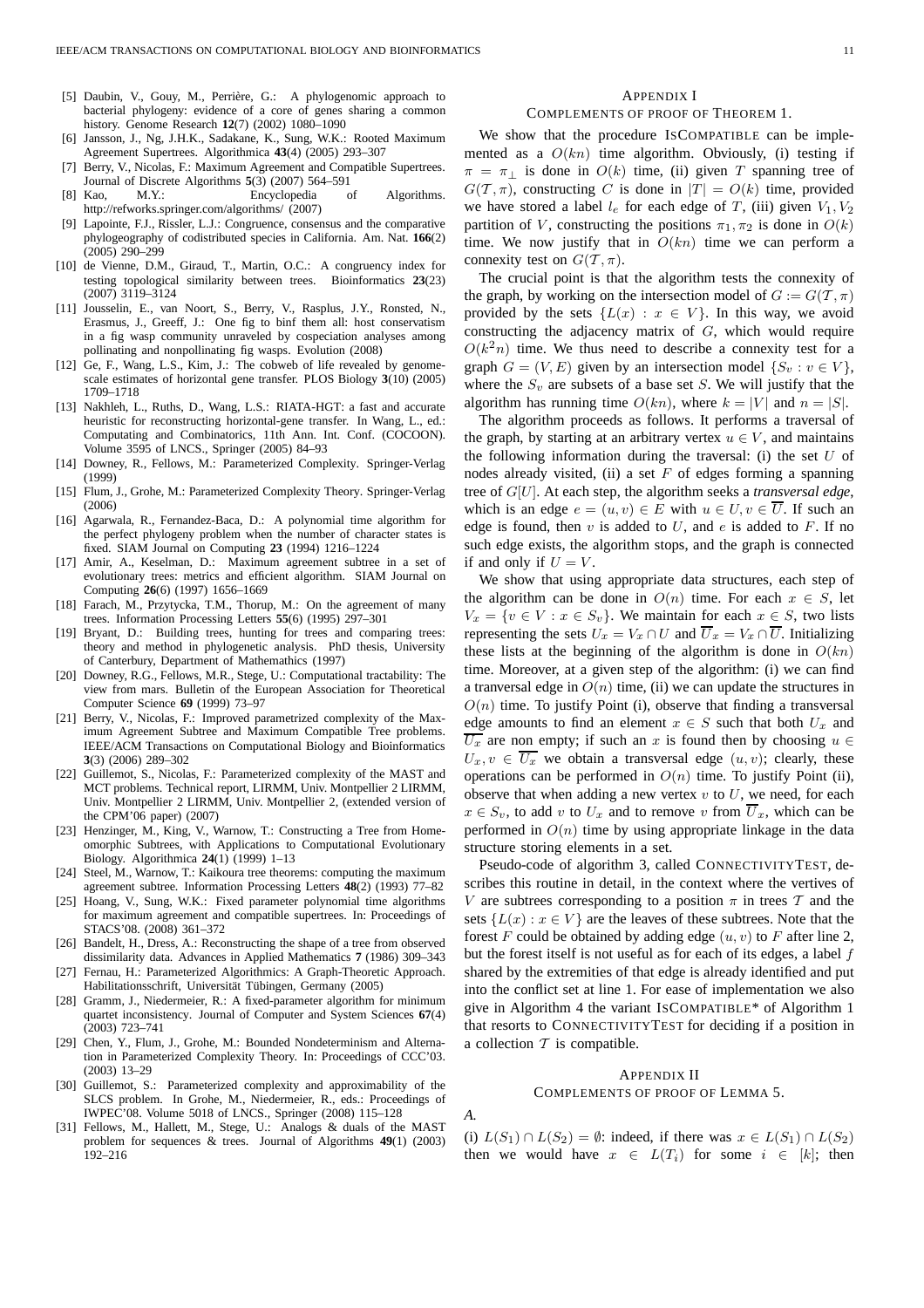**Algorithm 3:** CONNECTIVITYTEST $(\pi, V)$ 

**Input**: A position  $\pi$  in a collection T of trees and the set V of vertices of the graph  $G(\mathcal{T}, \pi)$ .

**Result:** A tuple  $(B, R)$  where

- B is a boolean indicating whether  $G(\mathcal{T}, \pi)$  is disconnected
- R a set  $U \subseteq V$  of nodes forming a connected component when the graph is disconnected, otherwise R is a conflict among  $\pi$ .

/\* Note that the graph  $G(T, \pi)$  *is never explicitly built \*/* Choose an arbitrary vertex u in V and set  $U \leftarrow \{u\}$ **foreach**  $\ell \in L(\pi)$  **do if**  $\ell \in L(u)$  **then**  $U_{\ell} \leftarrow \{u\}$  **else**  $U_{\ell} \leftarrow \emptyset$  $\overline{U}_\ell \leftarrow \emptyset$ **foreach**  $v \in V$  with  $v \neq u$  **do if**  $\ell \in L(v)$  **then**  $\overline{U}_{\ell} \leftarrow \overline{U}_{\ell} \cup \{v\}$  $C \leftarrow \emptyset$ **while**  $U \neq V$  **do** */\* Look for a transversal edge, i.e.,* (u, v) *such that* u ∈  $U, v \notin U$  \*/ Choose  $f \in L(\pi)$  such that  $U_f \neq \emptyset$  and  $\overline{U}_f \neq \emptyset$ **if** no such f exists **then return** (true, U) */\** U *is a connected component of*  $G(T, \pi)$  \*/ **else**  $1 \mid C \leftarrow C \cup \{f\}$ **2** Choose  $u \in U_f$  and  $v \in \overline{U}_f$  $U \leftarrow U \cup \{v\}$ **foreach**  $\ell \in L(\pi)$  **do if**  $v \in \overline{U}_\ell$  then  $\overline{U}_\ell \leftarrow \overline{U}_\ell - \{v\}$  ;  $U_\ell \leftarrow U_\ell \cup \{v\}$ **return** (false, C) */\** C *is a conflict \*/*

 $x = \phi_{j,i}(x) \leq T_i \pi_j[i]$ . Since  $x \in L(T_i)$ , we must have  $\pi_1[i], \pi_2[i] \neq \perp$ ; then they are equal to distinct children of  $\pi[i]$ , impossible.

(ii)  $\phi_i$  is a partial embedding of S into  $T_i$ :

- if  $x \in L(S)$ , then  $x \in L(S_i)$ . We conclude using the fact that  $\phi_{i,i}$  is a partial embedding and that  $\phi_i(x) = \phi_{i,i}(x)$ .
- if x is an internal node of S with children  $x', x''$ , then:
	- **−** if  $x \in N(S_i)$ , we conclude using the fact that  $\phi_{i,i}$  is a partial embedding and that  $\phi_i(x) = \phi_{j,i}(x)$ .
	- if  $x = r(S)$ , with children  $x' = r(S_1)$ ,  $x'' = r(S_2)$ : then ∗ either  $\phi_{1,i}(x') = \phi_{2,i}(x'') = \bot$ , in which case
		- $\phi_i(x) = \perp;$ ∗ either  $\phi_{1,i}(x') \neq \perp$ ,  $\phi_{2,i}(x'') = \perp$ , in which case  $\phi_i(x) = \phi_{1,i}(x');$
		- ∗ either  $\phi_{1,i}(x') = \perp, \ \phi_{2,i}(x'') \neq \perp, \text{ in which case}$  $\phi_i(x) = \phi_{2,i}(x'');$
		- ∗ either  $\phi_{1,i}(x') \neq \perp, \phi_{2,i}(x'') \neq \perp$ , in which case these are nodes  $y', y''$  such that  $y' \leq_{T_i} \pi_1[i], y'' \leq_{T_i} \pi_2[i]$ . Since  $(\pi_1, \pi_2) \in D(\pi)$ , it follows that  $\pi_1[i], \pi_2[i]$ are  $\neq \perp$  and are distinct children of  $\pi[i]$ , hence  $\phi_i(x) = \pi[i]$ , which implies that  $\phi_{1,i}(x') <_{T_i} \phi_i(x)$ ,  $\phi_{2,i}(x'') <_{T_i} \phi_i(x)$ .
- (iii)  $\phi_i(r(S)) \leq_{T_i} \pi[i]$ : follows from the definition of  $\phi_i(r(S))$

#### **Algorithm 4:** ISCOMPATIBLE\* $(\pi)$

**Input**: A position  $\pi$  in a collection  $\mathcal T$  of trees.

**Result:** A tuple  $(B, C)$  where

- B is a boolean indicating whether  $\pi$  is compatible
- C is a conflict among  $\pi$  when the position  $\pi$  is not compatible.

**if**  $\pi = \pi_1$  **then return** (true,  $\emptyset$ ) **if**  $\pi$  *is not reduced* **then**  $\pi \leftarrow \pi$  $V \leftarrow \bigcup_i \texttt{children}_{T_i}(\pi[i])$  $(disconnected, R_{CT}) \leftarrow \text{CONNETIVITYTEST}(\pi, V)$ **if** disconnected is false **then return** (false,  $R_{CT}$ ) /\* $R_{CT}$  *is a conflict among*  $\pi$ \*/ **else**  $\sqrt{\pi R_{CT}}$  *is a connected component of*  $G(T, \pi)$  \*/

 $V_1 \leftarrow R_{CT}$ ;  $V_2 \leftarrow V - R_{CT}$  $\pi_1 \leftarrow succ_{V_1}(\pi)$ ;  $\pi_2 \leftarrow succ_{V_2}(\pi)$  $(B_1, C_1) \leftarrow \text{ISCOMPATHLE}^*(\pi_1)$ ; **if**  $B_1$  is false **then return** (false,  $C_1$ )  $(B_2, C_2) \leftarrow \text{ISCOMPATHILE}^*(\pi_2)$ ; **if**  $B_2$  is false **then return** (false,  $C_2$ ) **return** (true, ∅)

and from the fact that  $\phi_i(r(S_j)) \leq T_i \pi_j[i]$ .

*B.*

We show that  $(\pi_1, \pi_2) \in D(\pi)$ . Indeed, (i) we have  $\pi_j \neq \pi$  since if we had  $\pi_1[i] = \pi[i]$  for each i, this would imply  $\pi_2[i] = \bot$  for each i, but given  $x \in L(S_2)$  there exists i such that  $x \in L(T_i)$ , impossible; (ii) fix  $i \in [k]$ :

- if  $\pi[i] = \perp$ , then  $\phi_i(u) = \perp$ , and we then have  $\phi_i(v_1) =$  $\phi_i(v_2) = \perp$  by definition of a partial embedding, hence  $\pi_1[i] = \pi_2[i] = \perp;$
- if  $\pi[i] \neq \perp$ , then  $\phi_i(u)$  is a node of  $T_i$ , and we have:
	- **–** either  $\phi_i(v_1), \phi_i(v_2) \neq \perp$ , in which case the nodes  $\mathsf{child}_{T_i}(\phi_i(v_1), \phi_i(u)),$ child $_{T_i}(\phi_i(v_2), \phi_i(u))$  are distinct, which implies that
		- $\pi_1[i], \pi_2[i]$  are distinct children of  $\pi[i]$ ; **–** or one of φi(v1), φi(v2) is equal to ⊥, in which case the other must be equal to  $\phi_i(u)$ , which implies that  $\pi_1[i] = \pi[i], \pi_2[i] = \perp$  or the symmetric case.

#### APPENDIX III

### COMPLEMENTARY PROOFS FOR INTRACTABILITY RESULTS

Below, given two trees  $T, T'$ , we use the notation  $T \Join T'$ to denote that  $T$  and  $T'$  agree. We use a similar notation for sequences.

# *A. Complement for the proof of Lemma 6*

*Proof:* The correctness of the reduction given in the main text follows by proving that:  $I$  is a positive instance of P-SLCS-D if and only if  $I'$  is a positive instance of P-COLORED-SLCS.

(⇒): suppose that s is a compatible sequence for C with  $|s| = q$ . Then  $s = z_1...z_q$ . Let  $s' = z_1^1...z_q^q$ , we show that s' is a colored compatible sequence for  $C'$ . Clearly s' is a colored sequence. To